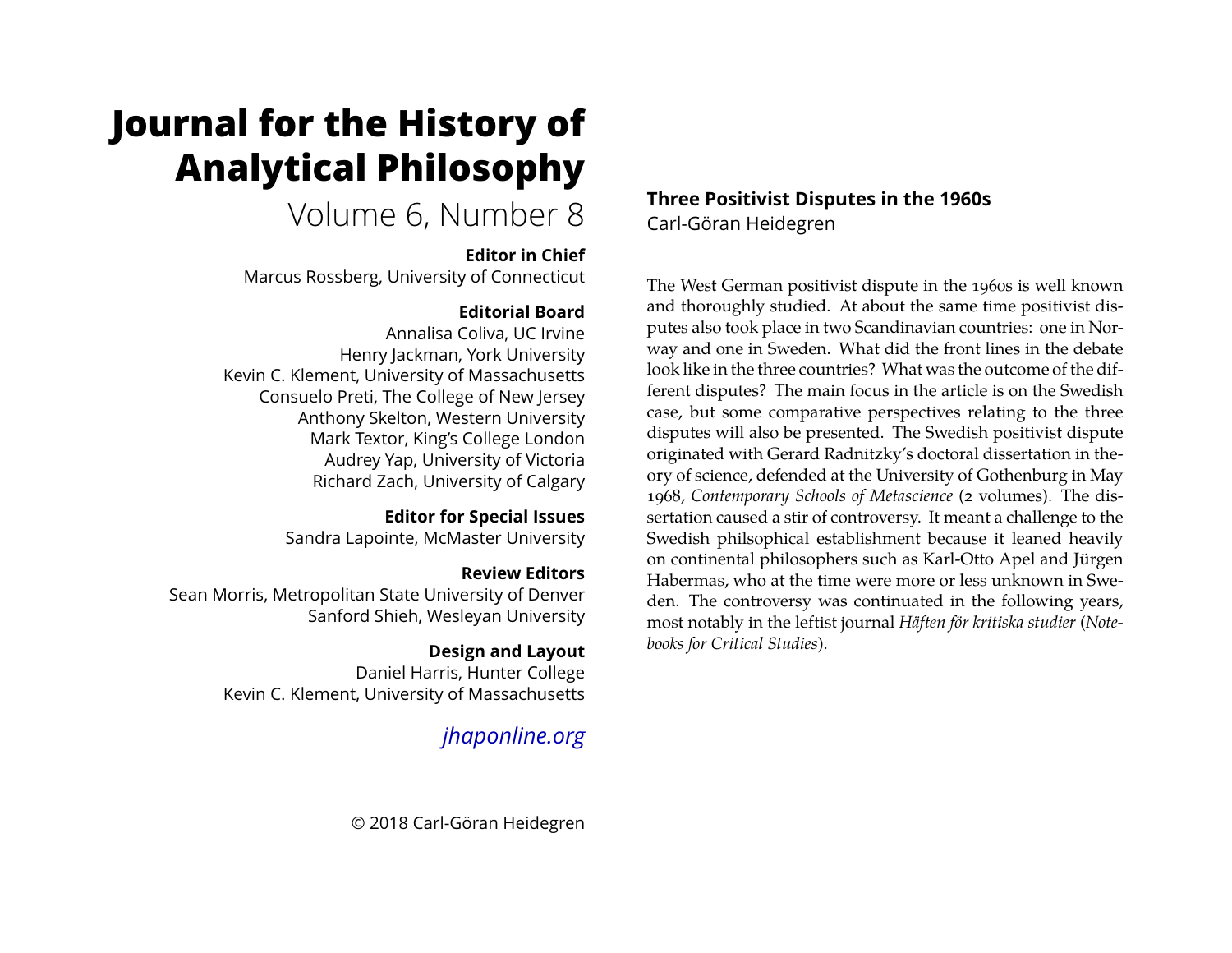# **Three Positivist Disputes in the 1960s**

Carl-Göran Heidegren

#### **1. Introduction**

The 1960s saw a number of debates and controversies which in retrospect have been or may be called positivist disputes. The following decade, the 1970s, was in many ways the high time of the critique of positivism, but also the beginning of its downfall. Towards the middle of the decade Anthony Giddens wrote: 'The word "positivist", like the word "bourgeois", has become more of a derogatory epithet than a useful descriptive concept, and consequently has been largely stripped of whatever agreed meaning it may once have had' (Giddens 1974, ix). When the concept has been watered down to such an extent, it is hardly possible any more to speak of positivist disputes and critique of positivism in any serious theoretical sense.

The following text focuses on three positivist disputes that took place in the 1960s. The three occurred in respectively West Germany, Norway and Sweden. The Norwegian dispute started already in the late 1950s and overlapped in time with the more famous one in West Germany. The Swedish dispute originated in 1968 and is thus the youngest of the three. The West German dispute is by far the most well-known and thoroughly studied, and will be used here mainly as a foil for the Scandinavian disputes. The latter two are much less known to an international audience. An obvious reason for this is that many of the relevant texts are only available in Norwegian or Swedish. Another reason is that compared to Germany the Scandinavian countries represent a cultural periphery also in the world of philosophy. Most unknown is probably the Swedish positivist dispute, and for this reason it is the main focus in the article. The front lines in the disputes did not look the same in the three countries, and this is one reason why I consider a study of them to be of interest. The positivist disputes also shed some light on the radical student movements associated with the year 1968 and their connection to the discipline of philosophy. Furthermore, the outcome of the disputes were also very different in the two Scandinavian countries, especially in a short-term perspective (but less so in a long-term perspective). In the final section of the article I will touch on these issues.

Thus, my two principal research questions are: What did the front lines in the debate look like in the three countries? What was the outcome of the different disputes, especially in the two Scandinavian countries?

The term 'positivism' was originally associated with the doctrines of Auguste Comte from the first half of the 19th century. His so-called positive philosophy was a general doctrine of science. In the latter half of the same century the term was often used in a broader sense. For example the French philosopher and psychologist Théodule Ribot distinguished between 'positivism', as the doctrine of Comte, and what he called *l'esprit positif*, which he characterized as 'the modern scientific spirit' or 'the pure scientific spirit' (Ribot  $1875$ , 102). The 'neo-positivistic' Vienna Circle came into being in the 1920s, with Moritz Schlick, Rudolf Carnap and Otto Neurath as key representatives. They strongly rejected metaphysics and advocated a scientific conception of the world. The movement soon came to be called 'logical positivism' or 'logical empiricism'. As a Continental European movement logical positivism was crushed by the rise to power of National Socialism and the incorporation of Austria into Germany. Several of its representatives found a new home in the Anglo-American world, where they soon became a part of the dominant trend of analytical philosophy.

This as a general background. Before we start a preliminary concept of positivism should be presented. At least nine characteristics can be listed: 1. A pronounced anti-metaphysical out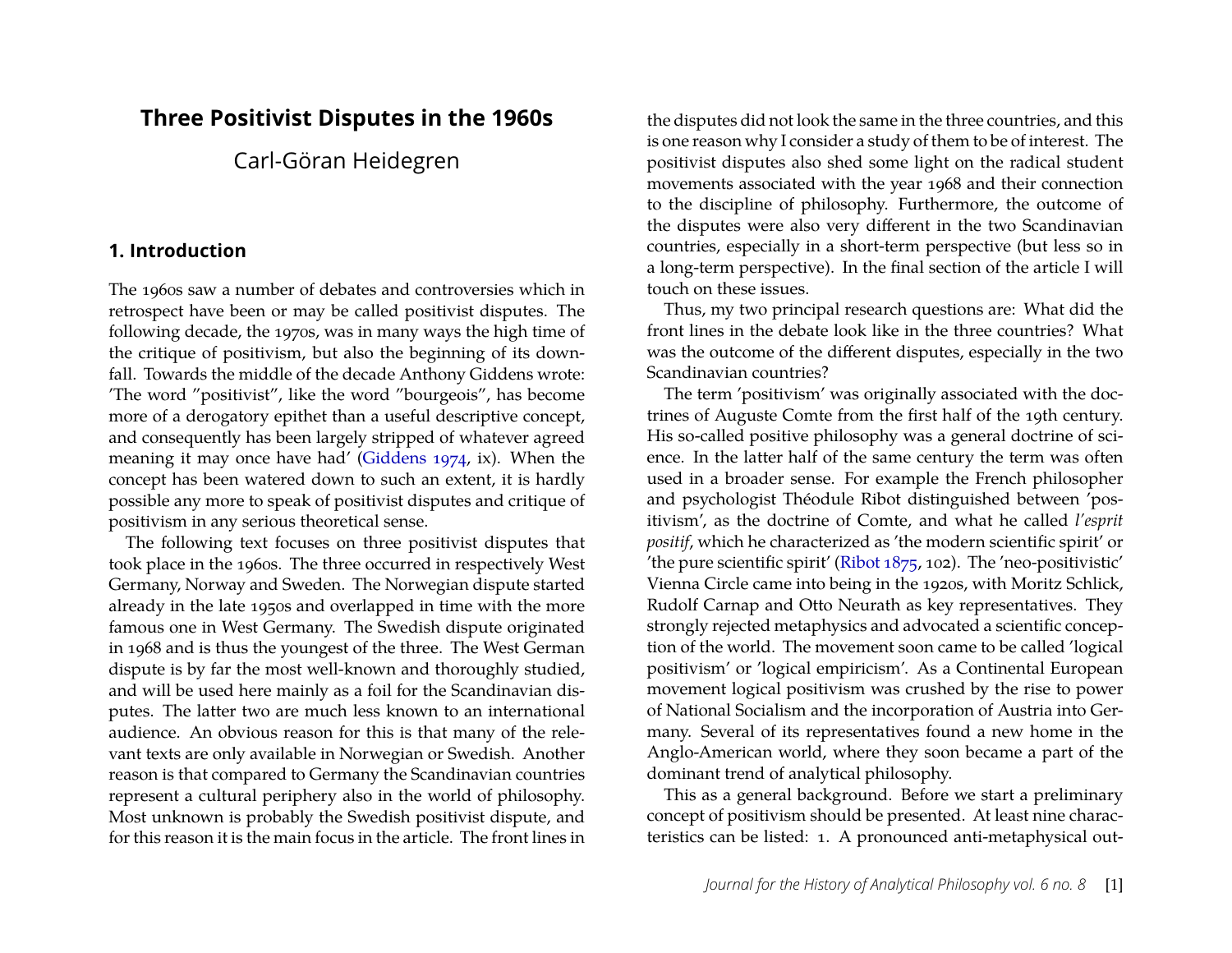look and critical stance towards much of traditional philosophy. 2. An equally pronounced empiricistic outlook as the other side of the coin. 3. The most advanced natural sciences being seen as representing the scientific ideal. 4. An adherence to the deductive-nomological or covering law model of scientific explanation. 5. Adherence to the idea of the unity of science (*Einheitswissenschaft*). 6. Modern logic and linguistic analysis are considered to be useful tools in doing philosophy. 7. Some criteria of demarcation exist for sorting out scientific from unscientific statements. 8. A sharp distinction is made between facts and values, including a technical understanding of praxis. 9. A sharp distinction is also made between context of discovery and context of justification.1

The above characteristics together make up an *ideal type* of positivism. Rather than trying to specify necessary and sufficient conditions for calling someone a positivist or a certain position positivistic, I prefer to use an ideal type of positivism that allows for persons and positions to resemble it more or less. This implies that a certain intellectual stance may show some traits of positivism, rather than being a full-fledged positivistic position.

An ideal positivist dispute will involve an exchange of arguments between one camp criticizing all or most of the nine points listed above and another camp defending all or most of the same points. This was not the case in any of the three disputes that will be dealt with here. Thus, if we want to stay with the designation positivist disputes we will have to rely on weaker versions of what such a controversy amounts to. We can imagine one camp defending some of the nine points listed above, while rejecting some of them, and being criticized by the other camp for doing this. A still weaker version will be one camp simply criticizing another for being in some sense positivistic. In the latter case it is indeed questionable if the designation positivist dispute is at

<sup>1</sup>The first eight points I have from Ritsert (2010, 103ff.); the last is my addition.

all appropriate.2

#### **2. The West German Dispute**

The most famous positivist dispute took place in West Germany in the 1960s. The main combatants were Karl Popper, TheodorW. Adorno, Jürgen Habermas and Hans Albert. The two opposing camps were critical rationalism, on the one hand, and critical theory, on the other. It all started in October 1961 at an extra internal meeting for the members of the German Sociological Association. Popper, being at the time not very well-known in West Germany, was invited to give a speech on 'The Logic of the Social Sciences', and Adorno to give a comment on Popper's paper. In the following years, 1963–65, Habermas and Albert entered the scene and presented respectively two lengthy and substantial contributions to the dispute. At this time the idea came up to collect the different contributions in a single volume, eventually with additional texts. However, this idea was not realized until 1969 in form of the book *Der Positivismusstreit in der deutschen Soziologie*.3 To this volume was added most importantly a new lengthy introduction by Adorno. By this time, the late 1960s, discussions of positivism had already become a beloved topic for seminars and journals.

There do exist a number of studies of the West German positivist dispute.4 I see no reason to add another presentation in

<sup>2</sup>An alternative way to proceed might have been to investigate and connect to how the word 'positivism' was actually used and given meaning in the polemics under discussion. But since the expression 'positivist dispute' has in retrospect become the standard way of referring especially to the West German controversy, I decided to depart from an ideal type of 'positivism' and from what a 'positivist dispute' may involve.

<sup>3</sup>In the following I quote from and refer to the English translation, *The Positivist Dispute in German Sociology*, from 1976.

<sup>&</sup>lt;sup>4</sup>The most thorough study is probably Dahms (1994). Beside Dahms I have consulted Frisby (1976), Honneth (1989, chap. 7), Wiggershaus (1997, 628–46), Demirovic (1999, 804–15), and Ritsert (2010). See also the special issue of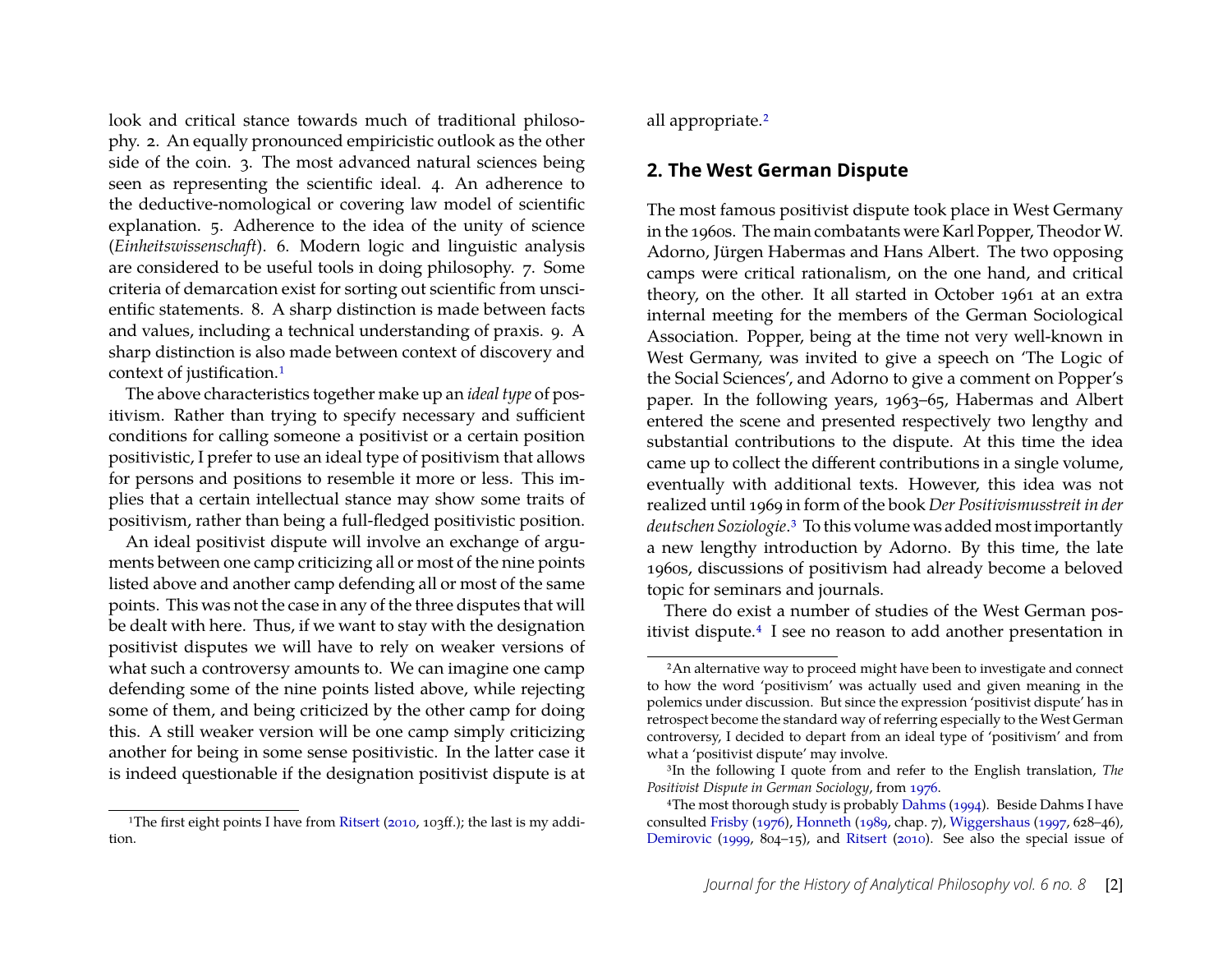limited space to the ones already existing. Instead, I will just direct attention to what I consider to be some interesting aspects relating to the controversy, and then move on to the two Scandinavian disputes.

The original constellation of the West German positivist dispute, Popper vs. Adorno, came about as an attempt to loosen up internal conflictual knots and to bring new life into the discussions within the German Sociological Association. Popper was invited to give a speech because he was an outsider and had a blameless democratic past. Looking back at the first round of the discussion it doesn't seem appropriate to speak of a positivist dispute. Popper's address was in no way a full-fledged defence of positivism, in fact he considered himself an antipositivist, and Adorno's commentary was very polite and not at all polemical. Instead the latter talked about 'numerous substantive points of agreement' (Adorno 1976, 105). It is also a fact that afterwards several of the participants at the meeting considered the addresses and the ensuing discussion to have been rather disappointing (see Dahrendorf 1976, 129–30).5

It came to a controversy or dispute only when Habermas and Albert entered the scene. The two were, so to speak, shooting at one another with sharp ammunition, and with the ambition to hit the opponent. The dispute, however, was hampered by the fact that they quite obviously had very different views of what constituted a positivist position. Albert, just as Habermas, saw himself as a critic of positivism. 'Habermas', he later wrote, 'had attacked Popper as being a positivist, which in my eyes was badly in need of correction, because I myself had revised my positivistic points of view under the influence of Popperian thought' (Albert 1977, 18).6 Albert no doubt made a more restrictive use of the term positivism than Habermas.

The dispute was not fought out under the banners of positivism and anti-positivism, but rather under headings like analytical theory of science vs. dialectic (Habermas), critical rationalism vs. Hegel-inspired philosophy (Albert), and positivistically bisected rationalism vs. comprehensive rationalism (Habermas). The strategy of Habermas was to anchor the whole of what he called analytical theory of science in a technical knowledge interest. This position he then described and criticized as positivism. 'A sociology which restricted itself in its critical intention to empirical-analytical research would only be in a position to examine the self-preservation and self-destruction of social systems in the sphere of pragmatically successful adjustment processes, and would have to deny other dimensions' (Habermas 1976, 222). Albert repudiated that such a knowledge interest and such limitations were at all a characteristic of critical rationalism: 'Neither theoretical nor historical investigations, of whatever form, are extinguished through the view attacked by Habermas. Even normative problems can be discussed and are discussed within the framework of such a view' (Albert 1976, 254). Albert also pointed to what he saw as obscurities in Habermas's position relating to concepts like dialectic and totality.

In his long introduction to the volume from 1969 Adorno presented a sharp critique of positivism. In several respects he then made use of arguments which had been presented already in the debates during the interwar period. Thus there is no real continuity between the critiques delivered by Adorno and Habermas

*Journal of Classical Sociology* 15, no. 2 (Mele 2015).

<sup>5</sup>Albert had informed Popper in a long letter from 6 May 1961, about the situation in West German sociology, and also forewarned him that Adorno probably would not see any difference between Popper and 'the typically positivistic outlook' (Albert and Popper 2005, 49). Later in his autobiography Popper answered the question Who killed Logical positivism? with: 'I fear that I must admit responsibility' (Popper 1978, 88).

<sup>6</sup>Both Albert and Habermas were at the time living in Heidelberg. Albert wrote in a letter to Popper from 21 December 1963: 'He [Habermas], it is true, is "dialectically" infected, but very tolerant and eager to learn, and has undertaken an immense effort to come to grips with the Critical position and be fair to it, although without complete success. I will in the next time invite him home for a discussion' (Albert and Popper 2005, 72).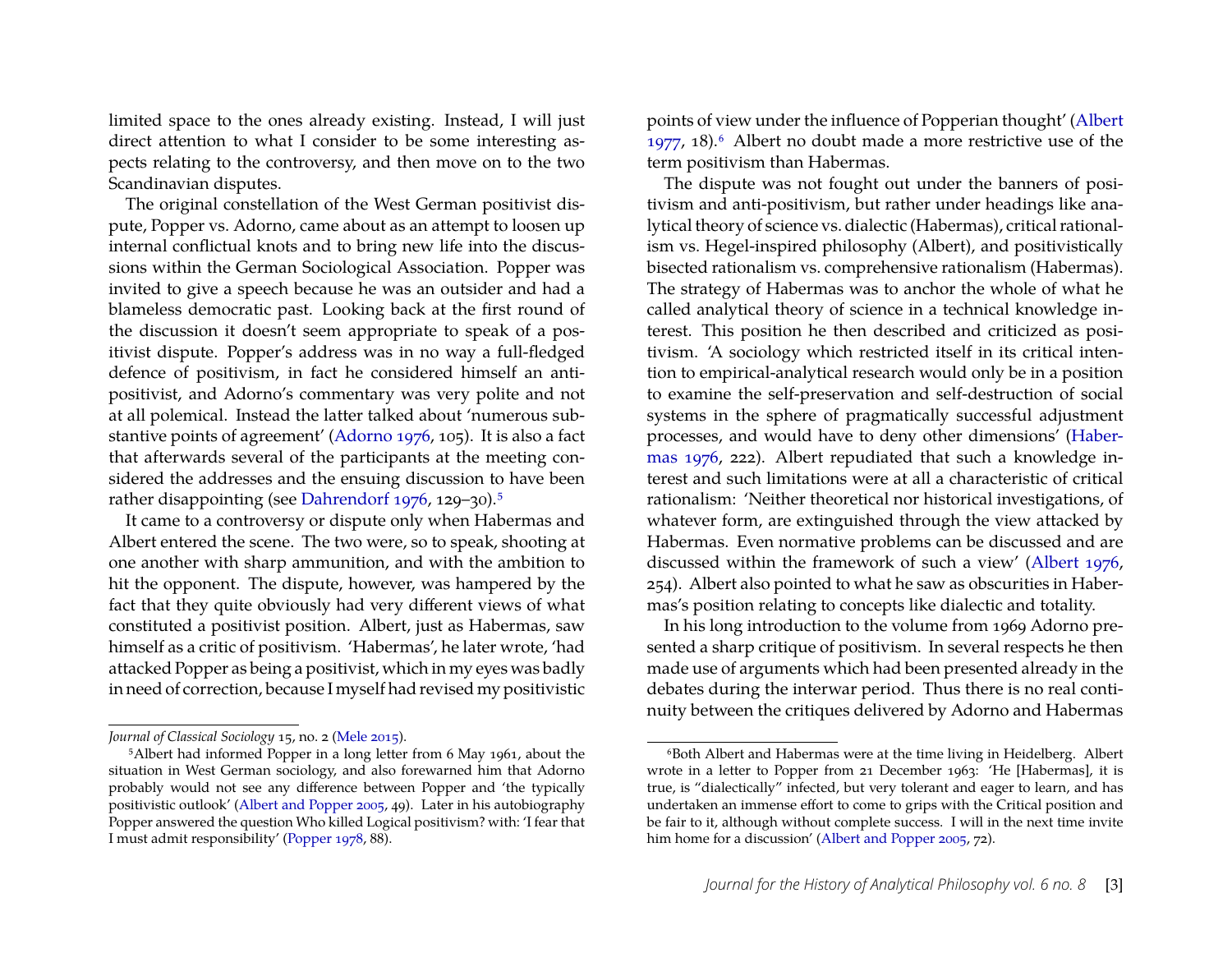respectively. The latter's theory of research-guiding knowledge interests rather derived from the tradition of philosophical anthropology (Arnold Gehlen, Erich Rothacker), being continued by for example his friend Karl-Otto Apel. 'I am concerned with knowledge-guiding interests which, in each case, form the basis for a whole research system' (Habermas 1976, 220–21).7 Another difference between Adorno and Habermas was that the latter, something Albert already noticed, more and more opened up for influences coming from the tradition of analytical philosophy (see Albert 1976, 252–53). This proved to be the beginning of an important shift of profile in the tradition of critical theory.

To a certain extent the West German positivist dispute can be seen as a 'local event' (Ritsert 2010, 128), lagging behind the Anglo-American debate within the theory of science. The latter was in the 1960s already well on the way into a postpositivistic or post-empiricistic phase. Looking back at the dispute a decade later Albert points to publications by Norwood R. Hanson, Thomas S. Kuhn and Paul Feyerabend from the early 1960s as examples of this trend (compare Albert 1977, 25).

The controversy strongly contributed to creating an intellectual climate in which critique of positivism was high up on the agenda, and in which positivism came to be associated with a defence of the established social order or with technocratic reform. Both Adorno and Habermas were important sources of inspiration for the radical student movement in West Germany in the 1960s, although they were also soon to be surpassed by the most radical factions among the students.

#### **3. Two Scandinavian Disputes**

This section will, as already indicated, primarily deal with the Swedish positivist dispute, which took off in the late 1960s. But to begin with the Norwegian dispute will be shortly introduced by pointing to some of the characteristics that lend it a profile of its own.

#### **3.1. Norway: 'the modern rebellion against positivism'**

The Norwegian positivist dispute started already in the late 1950s, thus a few years before the one in West Germany and well before the one in Sweden. The pioneering works were written by the philosopher Hans Skjervheim in form of the article 'Deltaker og tilskodar' (Participant and Observer) (1957) and the master's thesis *Objectivism and the Study of Man* (1959). An important local background for the dispute in Norway was the fact that in the late 1950s and early 1960s a number of talented young Norwegian philosophers and social scientists had studied at universities in West Germany and France. This was at a time when the overall intellectual trend in the Scandinavian countries was strongly in favour of an Anglo-American orientation.<sup>8</sup>

The Norwegian positivist dispute was to a considerable degree a critique of a domestic research tradition which had been founded by Arne Næss. When he as a very young man became professor at the University of Oslo in 1939, at the time the only professorial chair in philosophy in the country, Næss was considered as being close to the Vienna Circle and strongly critical of traditional philosophy.9 In the following years Næss developed a programme for what he called empirical semantics,

<sup>7</sup>Habermas approach in the positivist dispute pointed forward towards his major work *Knowledge and Human Interests* from 1968 (compare Honneth 1989, chap. 7).

<sup>8</sup>The Norwegian positivist dispute is documented in the volume *Positivisme, dialektikk, materialisme* (*Positivism, dialectics, materialism*) from 1976. The editor, Rune Slagstad, writes in an introductory essay that Jürgen Habermas is planning a publication at the Suhrkamp Verlag which will document the controversy (see Slagstad 1976b, 76). Unfortunately there exists no such publication, but the remark indicates that what occurred in Norway caught attention in West Germany, i.e., influences went possibly in both directions. See also Nordenstam and Skjervheim (1973).

<sup>9</sup>Næss had studied in Vienna in 1934–35. On Næss and the Vienna Circle see Stadler (2010).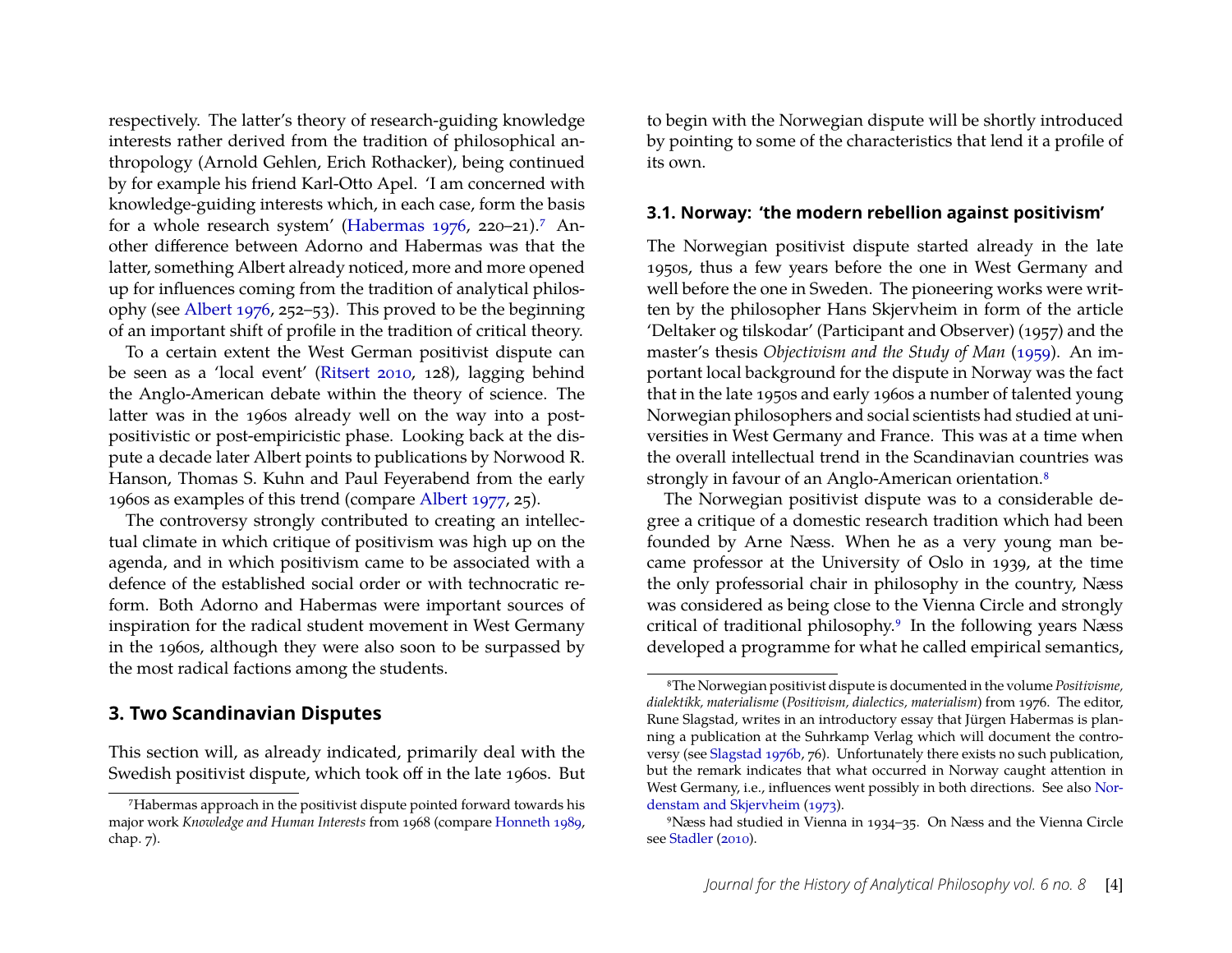which included investigations, with the help of interviews and questionnaires, into what scholars as well as ordinary people meant when they used words like truth and democracy. Næss, and the multi-disciplinary circle that gathered around him, were also important in actively paving the way for American social science in the Norwegian context, including the founding of The Institute for Social Research at Oslo in 1949 (Thue 2006).10 However, Næss himself was in the 1950s and 1960s in several respects moving away from his earlier position, and thus felt no strong need to defend any profiled positivistic standpoint. Thus, rather than with a full-fledged positivist dispute, we are mainly dealing with a *critique* of positivism.

The critique was originally directed against what was seen as the objectification of man in philosophy and the social sciences. What was criticized went under many different names: positivism, objectivism, naturalism, behaviorism and technocratic steering. The critique has been aptly summarized by philosopher Jon Hellesnes in the following way: 'The "objectivism" of such positions was said to consist in the methodological transformation of "subjective" and "intersubjective" phenomena (e.g. meaning, reason, intention, action) into "objective" phenomena (e.g. data, cause, behavior) and in the methodological reduction of intentional to extentional sentences' (Næss and Hellesnes  $1980, 164$ .<sup>11</sup> Furthermore, against the unity of science model

of logical positivism the distinction between natural sciences, on the one hand, and human and social sciences, on the other, was rehabilitated. 'In this work', Skjervheim wrote in his master's thesis, 'we shall try to rehabilitate the Diltheyan view that the transcendental problems of social and historical science are essentially different from the parallel problems with respect to natural science' (Skjervheim 1959, 3).

The critique of positivism was to begin with primarily inspired by and anchored in phenomenology, existentialism and Weberian *Verstehen*-sociology, but also including the tradition of transcendental philosophy. The young Marx and the topic of human alienation was, given the focus upon the objectification of man, also part of the picture from early on. However, Skjervheim gave the critique an original bent when he explicated what a participant perspective involved in the following way: 'We may treat the words that the other says as sound, merely . . . Or we may treat what he says as a *knowledge claim*, in which case we are not concerned with what he says as a fact of his biography only, but as something which can be true or false' (Skjervheim 1959, 36). This passage was later to be of crucial importance to Habermas in his positive evaluation of Skjervheim's contribution.12 Not to objectify your fellow human beings meant for Skjervheim to take them seriously, i.e., to carefully listen to what they say, to the arguments they bring forth, and to agree or disagree with what they say.

Skjervheim, already in the late 1950s, used the expression 'one-dimensional' (Skjervheim 1959, 76) to characterize the kind of thinking that neglects the fact that man, including the social scientist, is a participant in social life. And in an article from 1964 he talked about 'the modern rebellion against positivism'

<sup>&</sup>lt;sup>10</sup>The spirit of the group around Næss is, I think, well captured in a letter from August 1946 that Stein Rokkan, later a renowned political scientist, wrote to Bertrand Russell: 'Personally, I always meant it to be an essential aim of my life to do my best to propagate this Western heritage, these Western ideals of openness and toleration, this Western contempt for shortsighted dogmatism and foggy notion-mongering, in a country that has, culturally and intellectually, been too much dependant on German thoughtways, and I have now the impression that this urge for a general philosophical re-orientation is gradually spreading in wider and wider circles' (quoted in Thue 2006, 193).

<sup>11</sup>Compare Skjervheim: 'Objectivism, which must not be confused with objectivity, means just this: to treat everything as an object in the world, or as relations between such objects, exclusively' (Skjervheim 1959, 9).

<sup>12</sup>Habermas writes in *Theory of Communicative Action*: 'Skjervheim draws our attention here to the interesting fact that the performative attitude of a first person in relation to a second means at the same time an orientation to validity claims' (Habermas 2002, 113).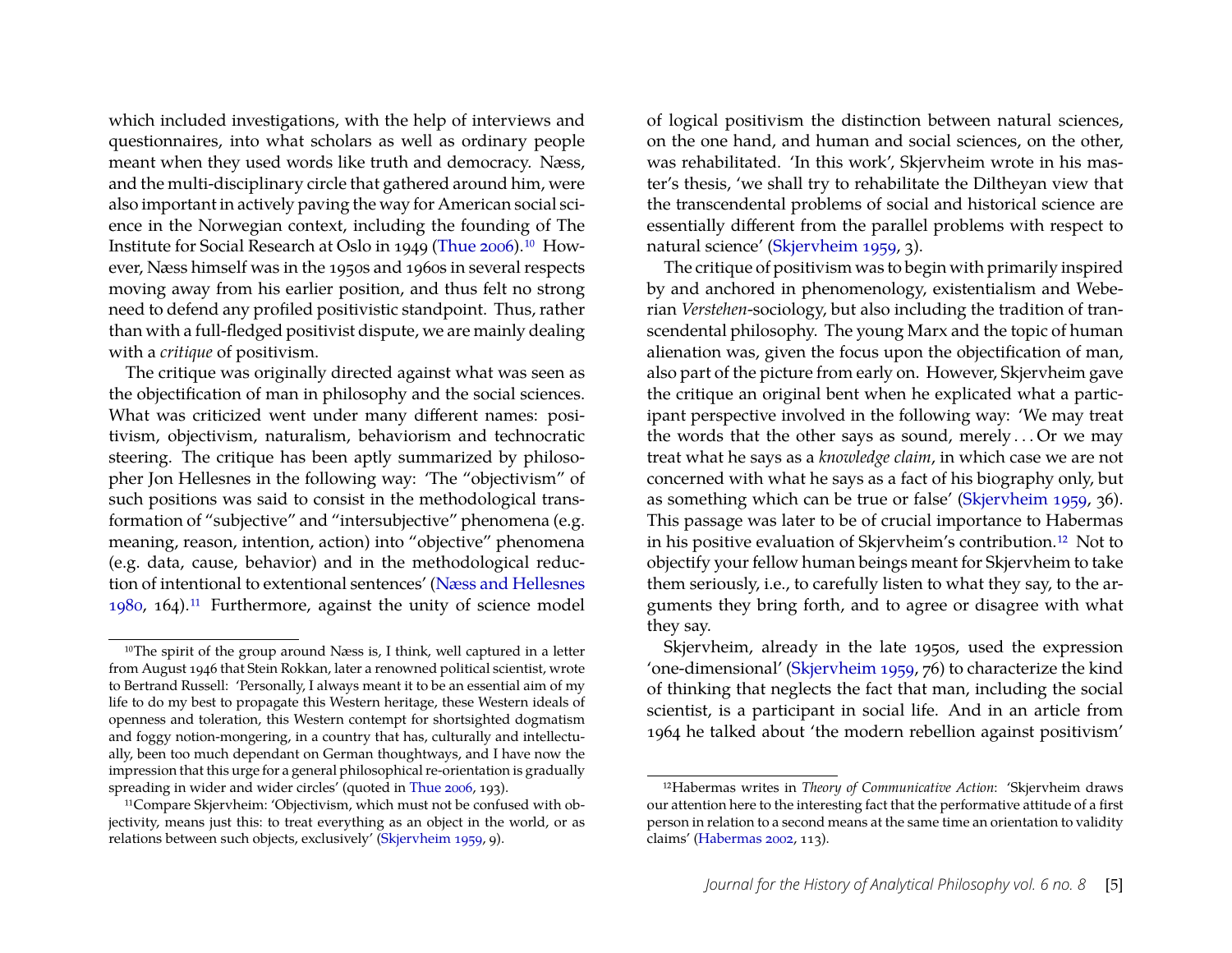(Skjervheim 1971, 67).<sup>13</sup> In the course of the 1960s the sources of inspiration for the critique of positivism was expanded or shifted to include the tradition of critical theory (Adorno, Marcuse, Habermas) as well as philosophers more or less close to this tradition (Apel).<sup>14</sup> The existential Marxism of Sartre also became an important point of reference, and so did the philosophy of Merleau-Ponty. Now the opposition to positivism was clearly situated on the political Left and directed against what was taken to be the establishment at the university and in society at large.15

During the 1960s attempts were also made, in connection with Habermas and Apel, to synthesize influences coming from phenomenology, hermeneutics and critical theory, on the one hand, and from analytical philosophy of language, on the other. In this context the later Wittgenstein became of crucial importance, and also Oxford philosophers like Strawson and Hampshire.16 Rather typical of this approach was a reading of Wittgenstein as a 'transcendental philosopher in the sense of Kant' (Øfsti 1976, 326), i.e., with a focus on the conditions of possibility for a certain praxis: following a rule, language games, forms of life.

Knut Erik Tranøy points in retrospect to a peculiarity of the Norwegian dispute: 'In the Norwegian positivist dispute the ethical side of positivism was overshadowed by the problem of an ideal of science for the social sciences' (Tranøy 2002, 58). At the center of the debate was the issue concerning the ontological status of social phenomena as opposed to that of physical

phenomena, rather than for example the question of value freedom in scientific research.17 This, as we will see, marks a strong contrast to the Swedish dispute in which the role of values in relation to science was central.

The critique of positivism was mainly situated at an abstract philosophical level rather than at the level of empirical research in the social sciences. The question of what a non-positivistic social science would look like in practice did not receive any clear answer. 'The difference', wrote the sociologist Vilhelm Aubert, 'is rather big between talking about how social science ought to be conducted and actually doing social science. The ones who like one of the activities are often not so happy about the other' (Aubert 1969, 60). An indirect answer to the critique of positivism in the social sciences was quite obviously doing business as usual, i.e., simply ignoring it. However, an explicit defence of the hypothetic-deductive method was delivered by the political scientist Stein Rokkan, a pupil of Næss from the 1940s, who also sharply criticized what he took to be the 'ritualistic *word-fetishism'* (Rokkan 1970, 12) of the radical New Left.<sup>18</sup>

A short-term result of the Norwegian positivist dispute was the establishment of a pluralistic philosophical culture around 1970, including a very good primary knowledge of contemporary German and French philosophy, and in many ways a bridging of the gulf between analytical and continental philosophy. Jon Hellesnes, a decade later, quite correctly laid down that 'Norwegian philosophy includes a trend that is rather atypical for Scandinavian philosophy' (Næss and Hellesnes 1980, 164).

However, in the same year, 1970, Skjervheim failed in becoming the successor of Næss at the University of Oslo. Instead he

<sup>13</sup>In the mid-1960s Skjervheim, returning from a long research stay in Munich, was about to establish an 'alternative center' (Gjefsen 2011, 258), beside that of Næss, at the Department of Philosophy, Oslo University.

<sup>&</sup>lt;sup>14</sup>Skjervheim was in personal contact with Apel since the early 1960s. Furthermore, his mantra in these years is reported to have been: 'You have to read Adorno!' (Sørbø 2002, 94).

<sup>&</sup>lt;sup>15</sup>In January 1969 the Department of Philosophy at Oslo University was occupied by radical students, and came to be the site of a one week teach-in about the role of philosophy in society. See Christiansen and Vold (1969).

<sup>16</sup>At the University of Bergen a strong interest in the late Wittgenstein was present since the early 1960s. See Johannessen, Larsen and Åmås (1994).

<sup>&</sup>lt;sup>17</sup>This is for example the main theme of Audun Øfsti's master's thesis from 1966: the identification of physical and social phenomena. It was finally published as a book, with a new preface, almost fifty years later (see Øfsti 2015).

<sup>18</sup>According to Fredrik W. Thue there existed already in the late 1950s a trend towards interpretive sociology in Norway, and in which was articulated a critique of American-inspired scientistic sociology that was rather similar to that of Skjervheim (see Thue 2006, chap. 15).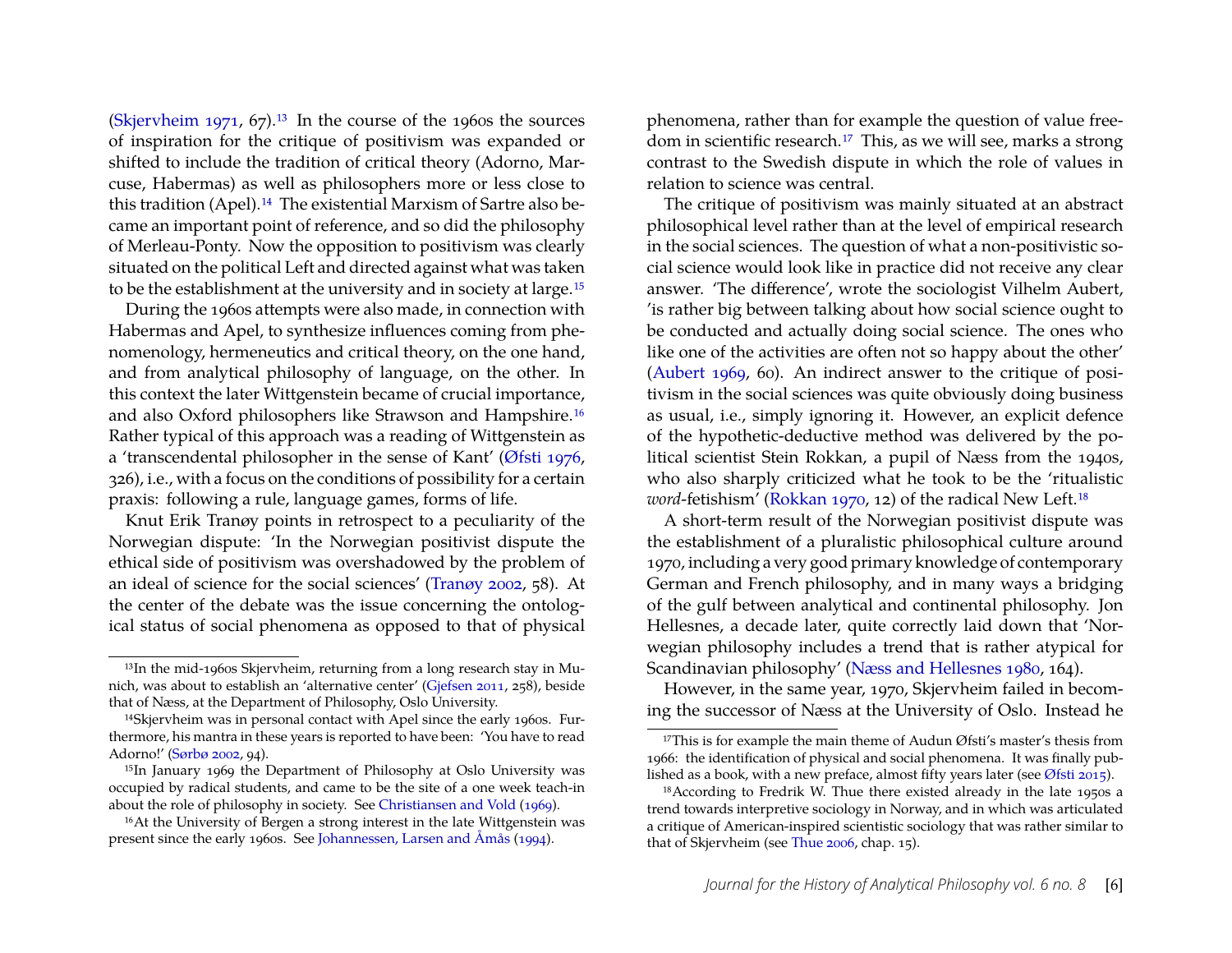got a position at the University of Bergen, which came to house a large and diversified philosophy department. Dag Prawitz from Sweden was appointed as new professor in Oslo, having very strong merits in the field of philosophical logic, but also a strikingly narrow bag of merits. The appointment was controversial, and received a lot of mostly critical comments in the press. Prawitz remained in Norway for only six years, but his appointment can be seen as a first turn of the tide in favour of analytical philosophy. A strong influence in this direction was Dagfinn Føllesdal, who had become professor in Oslo in 1967. A decade later Føllesdal published a sharp critique of the critique of positivism. The critique was in his eyes superficial and directed against a diffuse straw man in the form of a rather unspecified -ism called positivism (see Føllesdal 1977). Much more relevant and productive was, according to Føllesdal, the self-criticism that had come from the members of the Vienna Circle themselves and from philosophers like Quine. This trend towards analytical philosophy at the University of Oslo was to become strong in the 1980s. It was instead rather at the universities in Bergen and Tromsø (opening in 1972) that the positivist dispute of the 1960s became a living heritage for quite a long time.

#### **3.2. Sweden: a belated dispute**

The Swedish positivist dispute had a twofold starting point: Gerard Radnitzky's defence in late May 1968 of his doctoral dissertation in theory of science at the University of Gothenburg, on the one hand, and the launching of the new journal *Häften för kritiska studier* (*Notebooks for Critical Studies*) in the late summer that same year, on the other.

A background to the controversy was the development of the Swedish welfare state and the simultaneous rise of analytical philosophy and Anglo-American social science to hegemony at the universities. Furthermore, it may be argued that there was an elective affinity between these two tendencies. The image of

the modern welfare state as a rationally organized, secularized, urbanized and democratic society did fit together with the idea of a sober style of doing philosophy, including the rejection of metaphysical arguments and entities. The vicious circle of speculative, unscientific philosophy and anti-democratic politics was to be replaced by the virtuous circle of sound philosophical argument and rational political planning. This meant that especially the German cultural heritage, until recently so influential, was strongly stigmatized and became literally dangerous to connect to (see Östling  $2017$ ).<sup>19</sup> By the time of the 1950s and early 1960s a proclaimed end of ideology-thesis had become a kind of overideology in Sweden. The reaction came in the latter half of the 1960s in the form of a critique of social engineering and technocratic steering, on the one hand, and a critique of the kind of philosophy and social science that was deemed to be in alliance with them, on the other. To this must be addded the growing awareness of social injustice and human suffering in the Third World, with the Vietnam War as a focus of engagement. When Radnitzky defended his dissertation in the spring of 1968 the Swedish student movement was already mobilized and about to enter a phase of radicalization.

#### **3.2.1. A controversial dissertation**

Radnitzky's dissertation, entitled *Contemporary Schools of Metascience*, caused a stir of controversy within Swedish philosophy. It consisted of two parts: *Anglo-Saxon Schools of Metascience* and *Continental Schools of Metascience*. Two circumstances formed a background to the controversy. One was the already mentioned rise to hegemony of so-called analytical philosophy within Swedish philosophy; all major representatives of the discipline in the 1960s adhered to this orientation. The other was the direction that the discipline of theory of science, formally still belonging to the Department of Philosophy, had taken under the leadership

<sup>19</sup>For British parallels see Akehurst (2010).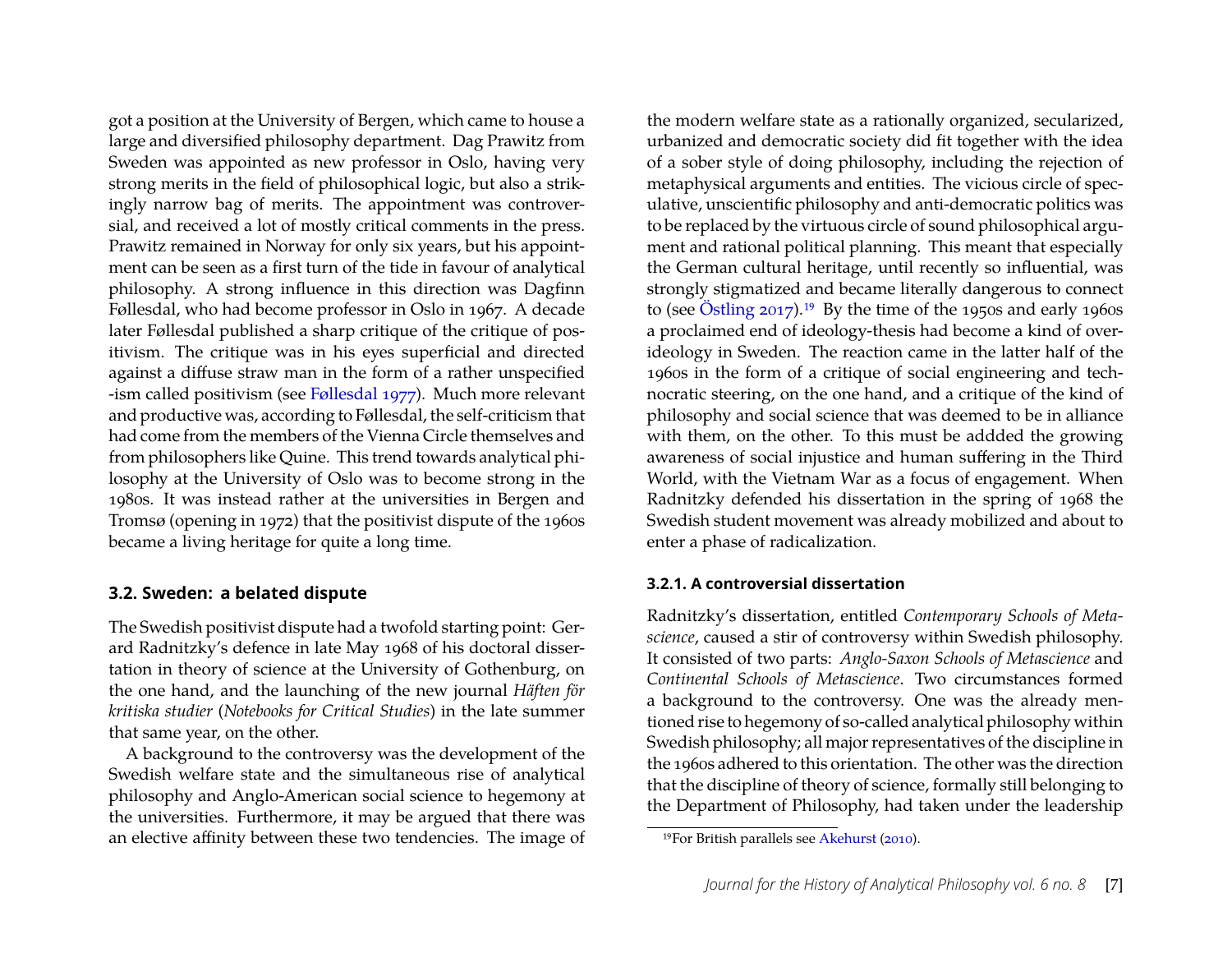of Håkan Törnebohm. The latter was, since 1963, after a lengthy séjour at Khartoun University in Sudan, holding the only professorial chair in theory of science in Sweden. Törnebohm had as a young student experienced Ernst Cassirer as teacher in philosophy in Gothenburg; 'he had the whole of Kant in his head', Törnebohm later recalled in an interview (Allwood and Bärmark 1994, 62). However, in the years to come he became an acknowledged specialist in the philosophy of classical and modern physics. During the late 1940s and the 1950s Törnebohm was strongly influenced by logical empiricism. However, after becoming professor in theory of science he gradually made a shift of interest from analyzing the results of science towards studying the production process of scientific knowledge. At the same time an inventory was made in the seminars of the different positions in the theory of science being represented on the contemporary scene, including Popper's critical rationalism, Kuhn's paradigm theory, hermeneutics and critical theory. Radnitzky's dissertation was a result of this seminar activity.

Gerard Radnitzky had come to Sweden in the spring of 1945 as a deserter from the German Air Force (*Luftwaffe*). In the morning of 19 April he landed in a stolen areoplane at a military airfield in the south of Sweden.20 With several years of delay, in the meantime he had become a Swedish citizen and married a Swedish woman, he took up his studies at Stockholm University College in 1950. There he was trained in analytical philosophy by Anders Wedberg, professor in theoretical philosophy, who was later to become his fierce opponent and critic. In the mid-1950s Radnitzky came into contact with Törnebohm and moved to Gothenburg. Some years later the German positivist dispute, among other things, had the effect of broadening his research interests. A personal contact with Karl-Otto Apel, starting presumably in the mid-1960s, was also of crucial importance for Radnitzky embarking on his dissertation project, beside the already mentioned orientation seminars.

The first part of Radnitzky's dissertation deals with logical empiricism (LE), being primarily represented by Carnap and Hempel. LE is presented as 'a substream' within analytic philosophy, and the Vienna Circle is said to be 'the cradle of LE' (Radnitzky 1968a, 19, 117). It should be noticed that this first part of the dissertation is not explicitly staged as a critique of positivism. Taken in a narrow sense positivism is not even one of the key concepts of the dissertation. It is also not the case that LE is simply equated with positivism. On the other hand, Radnitzky often uses, especially in the second part of the dissertation, expressions like 'the positivistic ideal of science', 'the positivistic image of research', 'a positivist attitude', 'positivistic social science', 'the positivistic forma mentis', etc. (Radnitzky 1968b, 71, 84, 127, 138, 155).

Radnitzky's dissertation meant a challenge to Swedish philosophy for several reasons, of which I take the following to be the most important.

a) A first stumbling-block was that Swedish philosophers saw that part of what they considered to be their own domain was about to break loose; theory of science was on the way of becoming an independent discipline. This move implied a shift from philosophy of science in the vein of LE towards the study of science in the making or the production process of scientific knowledge. Furthermore, the spirit of LE, according to Radnitzky, is narrowly 'security-minded'. His own and alternative ideal of science leaned heavily on Popper: 'We seek intellectual adventures.' His was a 'plea for a new spirit—which of necessity has had to be preceded by a criticism of the antipodal spirit that dominates the contemporary scene' (Radnitzky 1968a, 188).

b) Radnitzky's view of philosophy was a far cry from the one dominating Swedish philosophy: 'Philosophy in the sense of *philosophia perennis* is concerned with man's *worldpicture* and *way*

<sup>20</sup>In an autobiographical work, published the same year as he died, Radnitzky writes about his childhood and youth as well as the time in the German Air Force and the escape to Sweden (Radnitzky 2006). The book unfortunately contains almost nothing about his long stay, more than 25 years, in Sweden.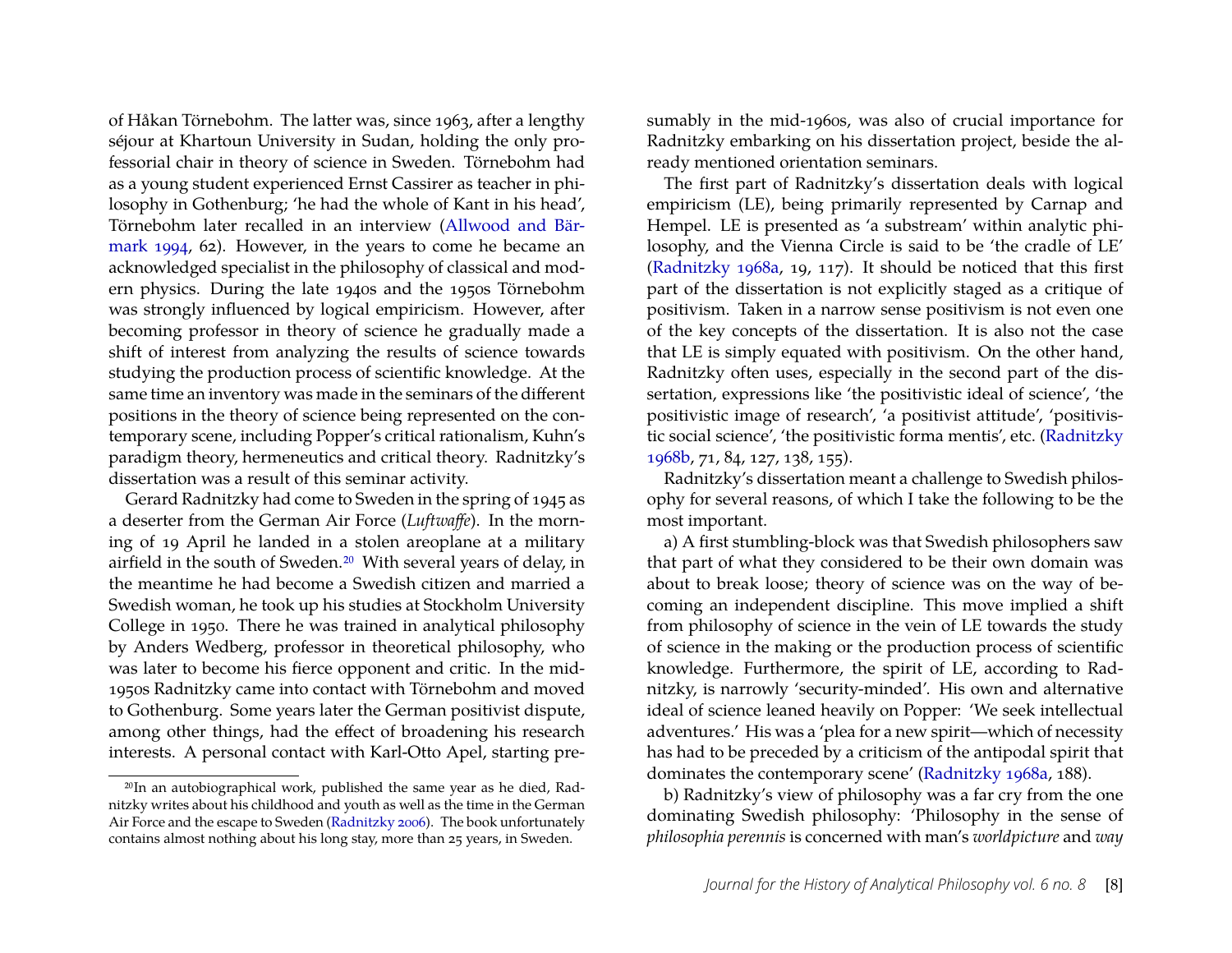*of life*, and with existential themes' (Radnitzky 1968a, 4). In contrast to this the philosophy of LE was considered by Radnitzky as academic-anemic, situated far off from the daily concerns of science as well as everyday life.

c) Radnitzky portrayed the situation of philosophy in Sweden as that of being dominated by LE. This collided with the selfunderstanding of leading Swedish philosophers, who did not consider themselves as belonging to any particular school, but rather saw themselves as just analytical philosophers in a broad and somewhat vague sense. Radnitzky's critique was sharp: 'The alleged absence of "schools" in a milieu reflects the fact that this milieu is one grand school' (Radnitzky 1968a, 7). Furthermore: 'In an intellectual milieu hostile to philosophy (as in any milieu where positivism dominates) or one bound to a single philosophical position dogmatically enforced, responsible worldpicture-making becomes almost impossible. Hence in such a milieu enlightenment and emancipation will be hindered' (Radnitzky 1968a, 91).

d) A main object of criticism for Radnitzky was the application of the so-called deductive-nomological or covering law-model in historical explanations. This approach, he argued, rather is a hindrance to the growth of knowledge in this field: 'In our opinion the worst effect a meta-scientific doctrine can have' (Radnitzky 1968b, 104). For Radnitzky, following Apel and Habermas, this is a consequence of the dominance of a technical knowledge interest that aims at explanation and prediction. According to him causal explanations in the social sciences form part of the process of understanding that becomes relevant 'when the agents are not transparent to themselves to a considerable and relevant degree' (Radnitzky 1968b, 96).

e) Radnitzky drew attention to contemporary continental philosophers who were at the time more or less unknown within Swedish philosophy: Hans-Georg Gadamer, Paul Ricœur, Karl-Otto Apel and Jürgen Habermas. Out of this constellation he constructed a tradition or school of thought that he termed the hermeneutic-dialectic (HD). 'There has been little communication between logical empiricism and the hermeneutic-dialectic school. Logical empiricism has been isolationistic to the degree of appearing blind to the results of the latter school' (Radnitzky 1968a, xvii). Furthermore, Radnitzky made an argument for the HD-school being the far better alternative when it comes to a theory of science for the humanities and the social sciences. He especially highlighted the theory of research-guiding knowledge interests and a research strategy that included both interpretive and explanatory elements.21

f) In the way of expressing himself and in the use of metaphors Radnitzky was sometimes quite provocative. The representatives of LE were, for example, portrayed as gardeners who, in the fear of weed, do not allow anything to grow in their garden, and on the whole are quite satisfied by being considered as clever and astute: 'gardener No. 1 designs a tool, No. 2 points out a defect, No. 3 mends it and refines it, No. 2 finds a new fault, and so on and on' (Radnitzky 1968a, 144–45). Furthermore, Radnitzky made a distinction between what he called a T-type ('technical' or 'tool-making') and a Q-type philosopher ('question-raising'). Characteristic of the T-type philosopher is that his 'philosophy becomes professionalized, departmentalized and culturally alienated from life, science and society' (Radnitzky 1968a, 16).

An important constructive ambition of Radnitzky's dissertation was a daring attempt to integrate crucial ideas derived from critical rationalism (Popper) and the HD-tradition (Apel and Habermas), thus the two research orientations that confronted each other in the West German positivist dispute. Radnitzky saw some overlap between Popper and LE, but did not consider Popperianism to be a subschool of the latter. This set the stage for

<sup>21</sup>Apel was Radnitzky's opponent at the disputation and had visited Gothenburg at least two times before, in the Spring of 1966 and of 1967. A personal contact with Habermas seems to have been established only after the defence of the thesis.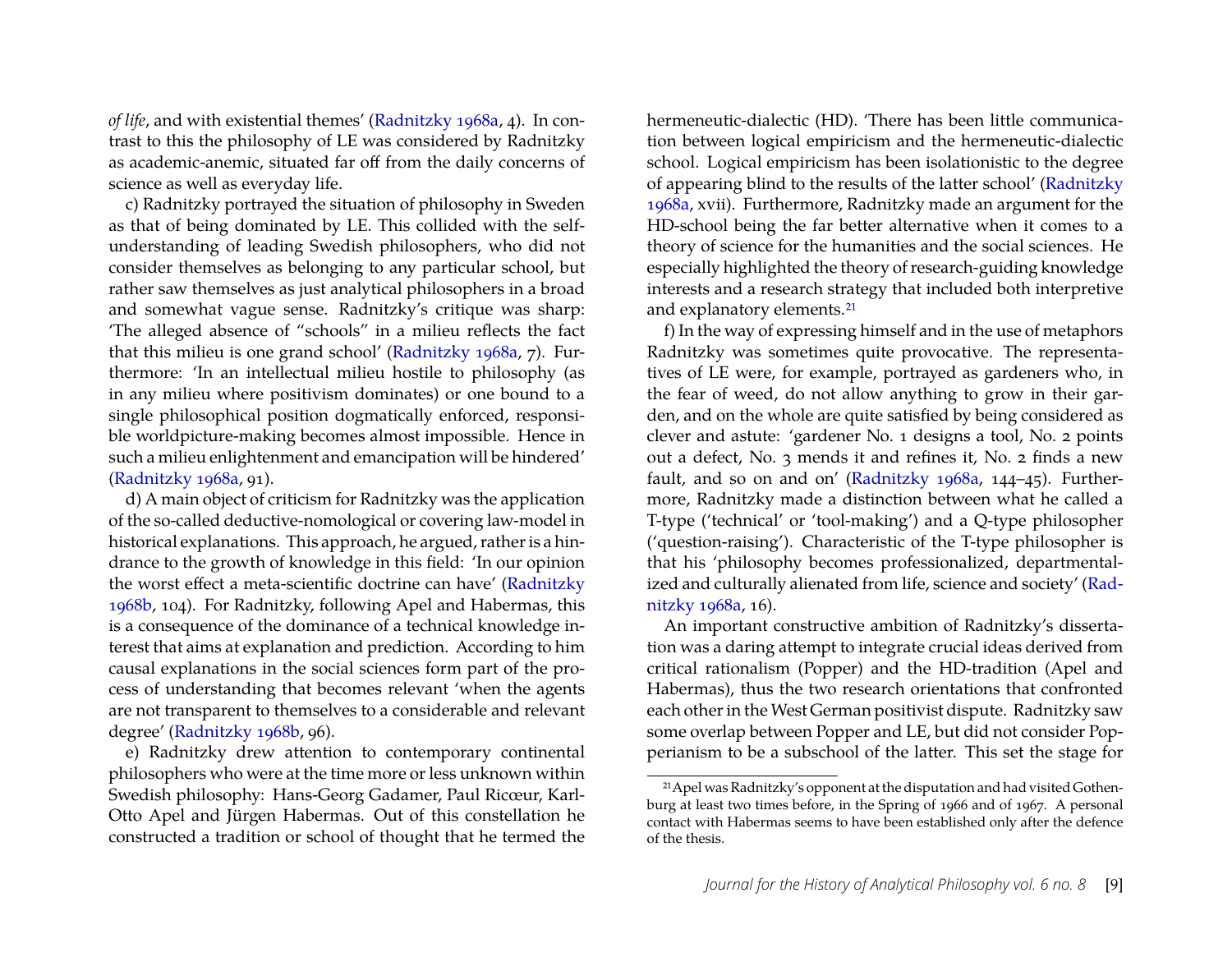drawing Popper closer to HD. 'The political aim of critical social science is preventing society from becoming closed' (Radnitzky 1968b, 155). Of crucial importance to him was the close connection found in Popper between the so-called criticist frame, the decision in favour of rational argumentation, and the idea of an open society. Here, according to Radnitzky, an implicit emancipatory knowledge interest is at work: 'Habermas agrees with Popper's social philosophy but wants to go further. He wants to legitimize the "option" for Reason (i.e. the emancipatory interest) . . . ' (Radnitzky 1968b, 154). Radnitzky, following Habermas, does this by anchoring the emancipatory interest in an anthropology of knowledge. As soon as we are involved in a dialogue, with ourselves and/or with others, we are already moving within the criticist frame; this is not the result of an active choice (decision) on our part: 'The criticist frame "coincides" with the dialogue' (Radnitzky 1968b, 184). As language users we are already involved in an exchange of opinions and arguments; this is a central aspect of being human. In addition to this, both critical rationalism and the HD-tradition stand for a dynamic view of science with a clear focus on the growth of knowledge.

The explicit intention of Radnitzky's dissertation was not to polarize between different positions, on the contrary, it was to be an invitation to a 'dialogue' and it was guided by 'a sort of ecumenical interest' (Radnitzky 1968a, xvi). However, the effect it had was rather to polarize into opposed camps.

The Swedish philosophical establishment reacted very irritably and critically to Radnitzky's dissertation, being already agitated by the turn that Törnebohm had given the theory of sciencediscipline. Ivar Segelberg, holder of the professorial chair in philosophy at the University of Gothenburg, wrote an official letter of protest to the Historical-philosophical Section at the University, to which he attached a letter from Anders Wedberg, the former teacher of Radnitzky, which contained an informal assessment of his dissertation.<sup>22</sup>

'On page four', Segelberg remarked, '"philosophy" is described in a way that does not fit the activity that is carried out at our philosophy departments. Philosophy is said to be about man's worldpicture, about man's "way of life".' A little later Segelberg continued: 'The second part of the dissertation is devoted to German philosophy that is little noticed here by us', and he frankly admitted of not having 'any primary knowledge of these philosophers', while adding that Radnitzky's presentation of them does not 'invite to any closer aquaintance'. Furthermore, the ideals of humanistic research which the HD-school sets up are according to Segelberg 'very far' from the ones that humanistic research in Sweden tries to attain. The latter are for example characterized by a 'striving for objectivity and the repudiation of valuations'.

Wedberg, on the other hand, starts somewhat surprisingly by saying that Radnitzky is 'quite right' in much of his critique of LE. But he is nevertheless no symphathizer of Radnitzky, because what the latter writes is said to be all too vague in order to transmit a clear picture of what he wants to say. Thus, the question if Radnitzky is right or wrong cannot be settled because it is impossible to attach a definite meaning to what he says. Furthermore, Wedberg states that 'to my shame I must confess that I have never heard of neither "the hermenutic-dialectic school" nor of its representatives'. All in all, Radnitzky's dissertation is according to Wedberg a kind of 'philosophical journalism' that from a very 'high altitude' passes judgment on various philosophical schools and positions. This was hardly a vote for it to pass as a dissertation.

In the years to follow the Swedish establishment in philosophy did everything they could to thwart an academic career

<sup>22</sup>The following quotations are all from *Skrivelse av Ivar Segelberg* (Official letter from Ivar Segelberg, 1968).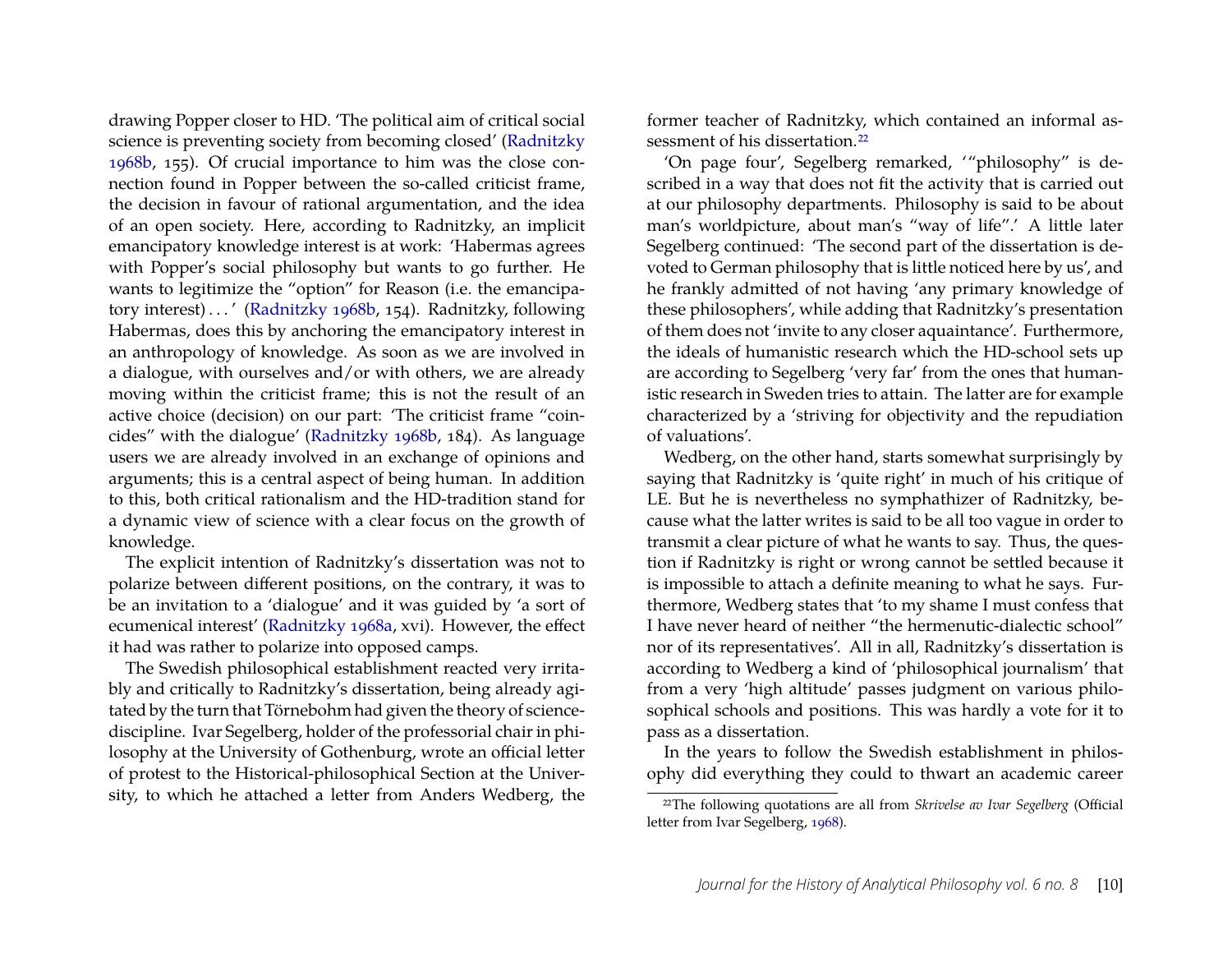for Radnitzky in Sweden. When a new professor in theory of science was about to be appointed at Umeå University in 1970, Radnitzky was, so it seems, more or less intimidated from applying. This no doubt contributed to Radnitzky later coming to conceive of Sweden as a more or less closed society in the form of a Social Democratic totalitarianism. In the early 1970s Radnitzky was offered a chair in Bochum, West Germany, and left Sweden, a country in which he had lived for more than a quarter of a century.23

#### **3.2.2. The controversy continues**

The first issue of the journal *Häften för kritiska studier* (*Notebooks for Critical Studies*) was published in September 1968. Behind the journal was a group of students in practical philosophy at Stockholm University, calling themselves 'Unga Filosofer' (Young Philosophers).24 The first editorial laid down that the journal wanted to be the voice of a 'rising radical student and research generation who demands a new scientific and social climate, at the same time as it engages in a dialogue with the established university and connects to the continental debate' (Fjellström 1968a, 1). The journal was from the start an organ for part of the New Left at the university and in the public sphere.

It is hardly surprising that *Häften* took an interest in Radnitzky's dissertation, which no doubt connected to the contemporary continental debate. Radnitzky presented the main ideas of his dissertation in the first issue, and his colleague in Gothenburg, Aant Elzinga, wrote in a more polemical vein: 'Younger scientists now question the views of the empiricistic authorities concerning objectivity and emphasize the connection between theory and practice. In doing this they find support in continental traditions within the theory of science deriving from Hegel and Marx' (Elzinga and Radnitzky 1968a, 40). In another leftist journal, *Zenit* (*Zenith*), Elzinga wrote that 'the positivistic doctrines about value neutrality and objectivity' are now being criticized and replaced by modes of thought that depart from a 'dialectical interpretation of the reciprocal link between theory and practice' (Elzinga 1968, 79). In a sense one can say that it was Elzinga who transformed the controversy over Radnitzky's dissertation into a Swedish positivist dispute, by quite explicitly framing it in such terms.

Radnitzky returned in the first issue of *Häften* with a second and this time very polemical article, no doubt written after he had learned about the reaction to his dissertation from the Swedish philosophical establishment. The article was entitled: 'Om intolerens och forskningens frihet' (On intolerance and the freedom of research). Formally, Radnitzky laid down, it is allowed to study different strands of continental philosophy. 'However, *in reality* this freedom does not exist. Not even the freedom to question and sharply criticize analytical philosophy barely exists' (Elzinga and Radnitzky 1968b, 58). In such a situation it is no longer possible to speak of the freedom of research. Elzinga in the same article posed an alternative: 'We have the positivist's position in favour of established norms and institutions, on the one hand, the position in favour of new norms and conceivable future institutions, on the other' (Elzinga and Radnitzky 1968b, 59).

<sup>23</sup>Some years later Radnitzky whole-heartedly took side with the camp of critical rationalism, and became extremely critical of Apel and Habermas. He takes a look back at his own philosophical development in Radnitzky (1981). In the dissertation Radnitzky writes: 'A considerable part of Popperianism is implicitly included in our own platform' (Radnitzky 1968a, 21). Two years later in the new introduction to the second edition he states that 'Popper and his followers . . . have influenced our own platform more than any other philosophers of science' (Radnitzky 1970, xxv).

<sup>&</sup>lt;sup>24</sup>Åke Löfgren, teacher in practical philosophy, had initiated the group and was its informal leader. The professorial chair in practical philosophy at Stockholm University was held by Harald Ofstad, a former pupil of Næss from the 1940s. 'Unga Filosofer' and their journal *Häften för kritiska studier* have been thoroughly studied in a recent Swedish dissertation (see Ekelund 2017, chaps. 3, 5).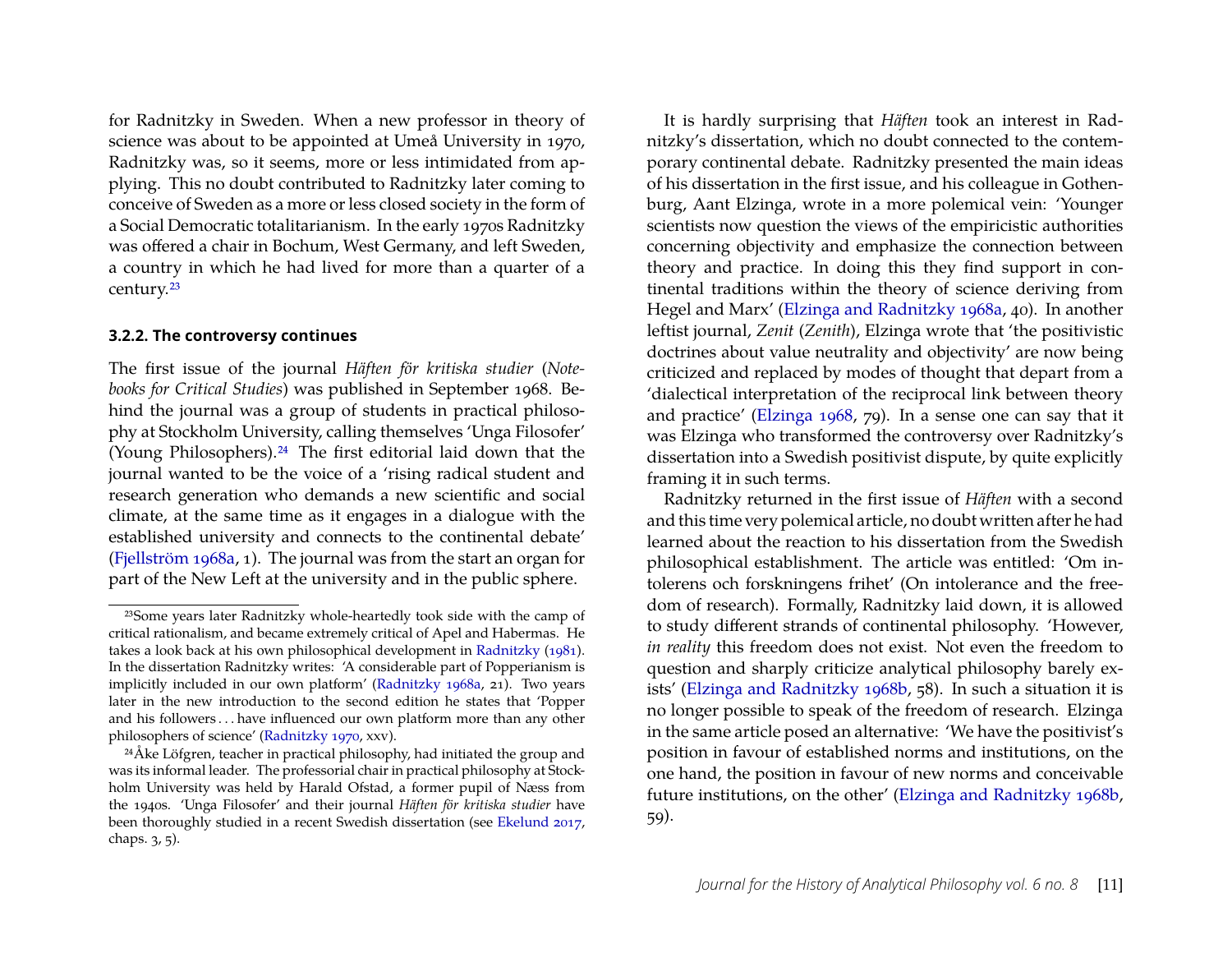In a rejoinder, in the next issue of *Häften*, Anders Wedberg laid down: 'The yardstick, which I as well as Segelberg utilize by the assessment of Radnitzky's dissertation, we don't have from any philosophical "school", but it is the yardstick which at present is generally utilized in Sweden by the assessment of scientific treatises' (Wedberg 1968, 42). Thus, Wedberg denied that he belonged to any particular philosophical school, and that his assessment for that reason was possibly biased; that the yardstick generally used in Sweden, so to speak the Swedish normality, could in some way be biased or one-sided obviously did not occur to him.

In *Häften*, no. 2–3, 1969, one of the editors, the young philosopher Roger Fjellström published a lengthy article with the title 'Anteckningar om positivismen' (Notes on positivism). The latest phase of positivism is said to be that of logical empiricism, which 'more and more is about to break up and be transformed into a more general "analytic philosophy"' (Fjellström 1969, 26). Through such a lumping together of positivism, logical empiricism and analytic philosophy the target of critique becomes indeed very wide and at the same time less specific. 'Positivism can be seen as an *articulated ideology*, as an instrument for the establishment and consolidation of a certain way of thinking and looking at the world' (Fjellström 1969, 27). The alternative standpoint that Fjellström presents read: 'It is my opinion that *all science is ideological*, that it is a meaningful and "interested" structuration of existence answering to social needs and preconditions' (Fjellström 1969, 35–36).

This standpoint, ascribed to the editors of *Häften*, was sharply criticized in a long article by the sociologist Göran Therborn, a key representative of the New Left at Lund University and being under the strong influence of Louis Althusser. However, the main focus of the article was a presentation and a critique of the Frankfurt School, and especially of Habermas, something already the title clearly indicates: 'From revolutionary theory to academic metaphysics'. The point of departure for Therborn

was that Marx had established a 'science of society and history', and that what characterizes science is that it 'brings forth knowledge' (Therborn 1969, 30, 35). From this perspective Therborn disqualifies Fjellström's point of view that all science is ideological as an absurd thesis. For Therborn there is a clear line of demarcation between science and ideology, the latter expressing valuations of some kind, reminding of the one that the Vienna Circle originally had erected between meaningful and meaningless statements. Therborn in passing characterizes Radnitzky's dissertation as being politically and ideologically 'reactionary' and scientifically 'fairly bad' (Therborn 1969, 37).

Fjellström, already in the above-mentioned article, had pointed out that there are 'positivistic' forms of Marxism as well as 'non-positivistic formulations of the concept of ideology' (Fjellström 1969, 27–28). In a rejoinder to Therborn another of the editors, Åke Löfgren, laid down that the former took up a positivistic position through his sharp distinction between science and ideology. Furthermore, he argued that Therborn merely states that science 'brings forth knowledge', but does not present any arguments against the view that knowledge is always 'knowledge relating to certain points of departure that are not self-evident and which are linked to interests and evaluations' (Löfgren 1969, 40). The kind of research that Löfgren himself favours is characterized as 'research for the people', a 'politically self-assured research' based on 'socialist valuations' (Löfgren 1969, 42–43).25

It should be noted that although Radnitzky's dissertation was discussed in the journals of the New Left in Sweden, the au-

<sup>25</sup>In an editorial Fjellström talks about a 'democratic, socialist knowledge interest' (Fjellström 1968b, 2). It has recently been convincingly argued that Gunnar Myrdal was a major influence on the group 'Unga Filosofer' in matters of the role of values in science (Ekelund 2017, 329–30, 369–70). A Swedish background to this turn of the debate was the so-called 'value nihilism' associated mainly with Axel Hägerström, and according to which value judgements are neither true nor false but simply expressions of emotions.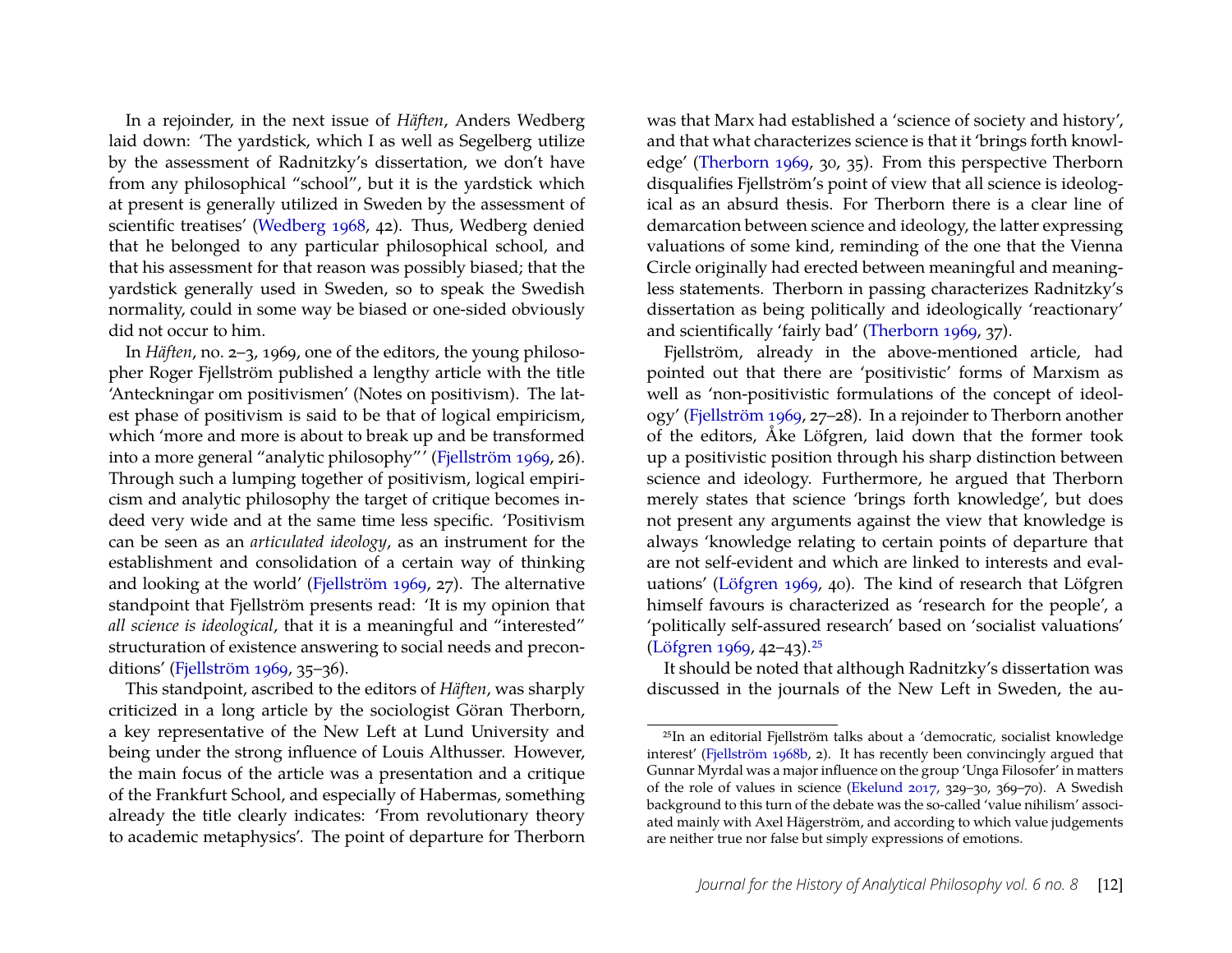thor himself was not politically on this side. Radnitzky granted the radical student movement having raised important issues: 'The problem of the Good Life has again been made topical and "respectable"—a problem which the positivistic enlightenment thought "finished"' (Radnitzky 1968b, 158). But he also concluded that 'the New Left has fled from the (positivistichistoristic) ivory tower of the traditional a-political and valuefree university into the ivory tower of a vague social utopia' (Radnitzky 1968b, 158). On this issue Radnitzky himself saw no alternative to Popper's idea of an open society and of gradual reform. But he also insisted upon: 'Positivistic social science is the only one a totalitarian society can use and *tolerate*' (Radnitzky 1968b, 137).

In conclusion, I will list some points relating to the positivist dispute that ensued in Sweden following Radnitzky's controversial dissertation and the launching of *Häften för kritiska studier*.

a) The Swedish debate was from the start hampered by the fact that it often in a rather unclear way lumped together analytical philosophy, logical empiricism and, simply, positivism. This was disturbing to leading Swedish philosophers who generally considered themselves to be analytical philosophers, but certainly no logical empiricists.

b) Marx was from early on and remained an important factor in the dispute. In general Marx was mobilized as an alternative by those who criticized positivism. But at least one version of Marxism, represented by Althusser and Therborn, was also criticized as being positivistic because of the sharp distinction being made between science and ideology. Thus more than one front line existed in the dispute.

c) A displacement of the main focus of the debate gradually occurred, moving from a critique of the theory of science of logical empiricism to the question of the role of valuations in science and the possibility and desirability of objectivity in the humanities and the social sciences. The positivist-critical stance insisted that values cannot be avoided and kept out of science.

Thus, the questions rather became: How to handle valuations while doing science? And: What valuations are preferable or justifiable?

d) What took place in Sweden was no proper positivist dispute for the simple reason that no positivists appeared on the scene and explicitly defended a more or less full-fledged positivistic position. Lars Bergström and Göran Hermerén, two Swedish philosophers, both discussed problems of objectivity in books from 1972. But neither of them defended an all-round positivistic position, but rather met the critics of positivism halfway, granting some of their points, confronting others.26

e) In retrospect it has been argued that in the year 1968 there existed within the New Left a good opportunity for establishing a pluralistic philosophical culture in Sweden (Johansson 1993). This opportunity, however, was lost as a result of resistance from the Swedish philosophical establishment as well as the leftist student movement becoming more dogmatic.

f) As a consequence a marked polarization occurred between analytical philosophy dominating the departments of philosophy and various strands of continental philosophy that found a refuge at different humanistic and social science departments. Another bifurcation followed in the steps of this division: the one between philosophical professionals doing sober philosophical analysis, on the one hand, and philosophical amateurs banging the big drum for some continental philosopher or movement, on the other.

### **4. Summary, Short-term and Long-term Effects**

The central issue in the Norwegian positivist dispute was what was considered to be the objectification of man in positivistic philosophy and social science. Thus it comes as no surprise

<sup>26</sup>See Bergström (1972) and Hermerén (1972). Hermerén, for example, strongly upheld the distinction between context of discovery and context of justification.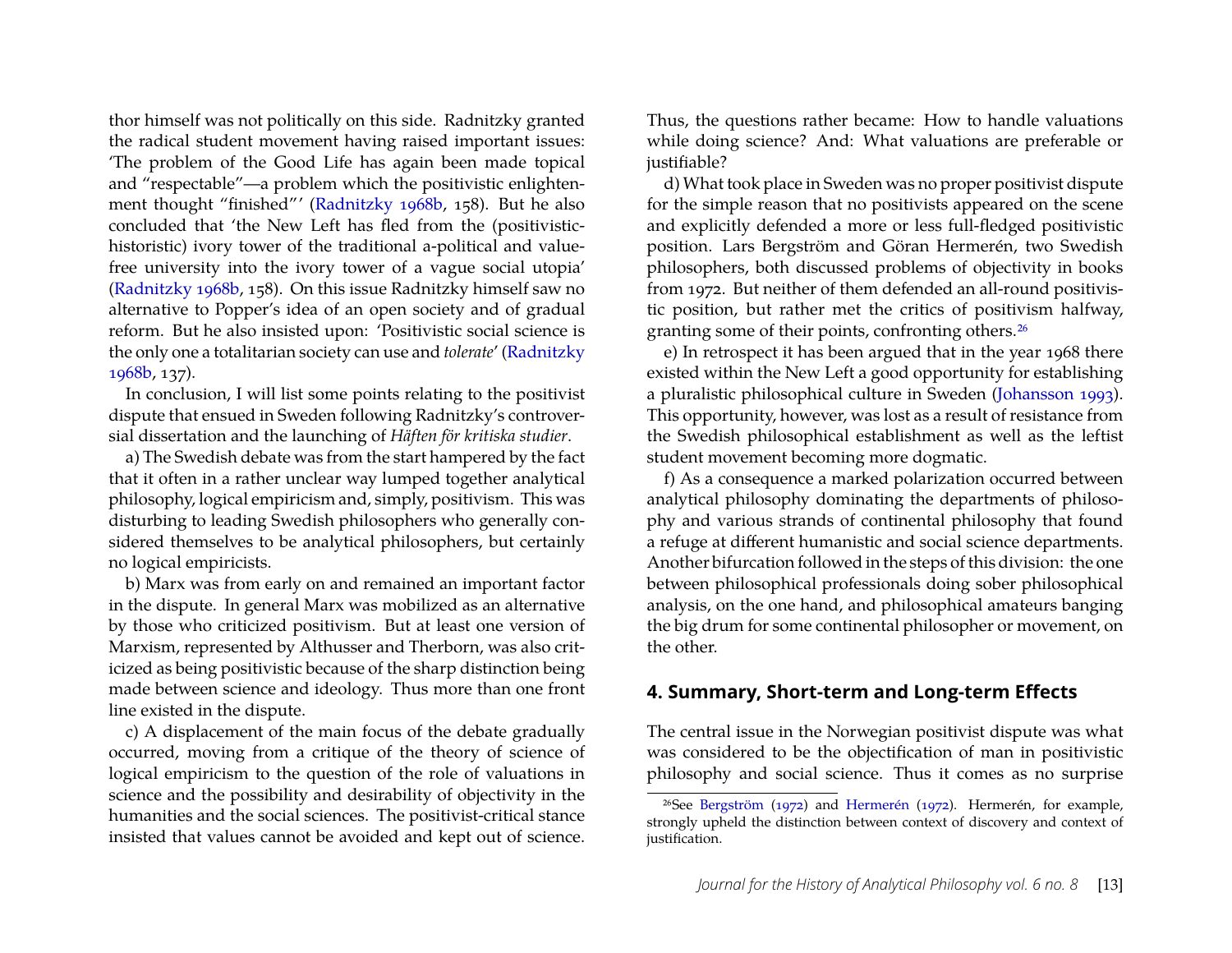that the young Marx's notion of alienation was mobilized in the discussion from early on. The question of the fundamental difference between physical and social phenomena was also of crucial importance in the dispute. The sources of inspiration, from the late 1950s to the late 1960s, involved a gradual shift from existentialism, phenomenology and *Verstehen*-sociology to critical theory (especially Habermas), existential Marxism and, to a certain extent, the late Wittgenstein. What took place can be most aptly described as a *critique* of positivism rather than as a full-fledged positivist dispute. Positivistic social science largely ignored the critique by doing business as usual. On the other hand there also existed in Norwegian social science a trend towards interpretive sociology. In contrast to the disputes in West Germany and Sweden, Popper and critical rationalism did not, as far as I can see, play any major role in the Norwegian dispute. A result of the critique was that a pluralistic philosophical culture was well established in Norway around 1970, something that had no equivalent in the other Scandinavian countries at the time. Thus, a short-term effect was the bridging of the gap between analytical and continental philosophy to an extent that is hardly found anywhere else at this time. There were several Norwegian philosophers that had a solid competence in both traditions. However, since then a slow but marked turn towards a dominating influence for analytical philosophy in Norway is observable. This trend can be said to have started at the University of Oslo already in the 1970s.

The West German positivist dispute had critical rationalism and critical theory as the two opposing camps, both being in their respective self-understandings critical of positivism. It started as a polite exchange of argument between Popper and Adorno, continued in a far more polemical tone in the debate between Habermas and Albert. The theory of knowledge-guiding interests, which played a crucial role in Habermas's critique of positivism, had no counterpart by Adorno, but rather had its origin in a radically different philosophical tradition than critical theory, namely in German philosophical anthropology. Another difference between Adorno and Habermas was that the latter during the dispute more and more opened up for influences coming from analytical philosophy, thus initiating a paradigm shift in the tradition of critical theory. The distinction between a participant and an observer perspective, that Skjervheim introduced already in the late 1950s, was also of crucial importance to Habermas.

The Swedish positivist dispute took off in May 1968 when Gerard Radnitzky defended his dissertation *Contemporary Schools of Metascience*. The dissertation not only delivered a critique of the theory of science of logical empiricism, but also introduced what was called a hermeneutic-dialectic tradition and approach, at the time more or less unknown in Sweden, and argued that it constituted the better alternative for the humanities and social sciences. This was the first time since the Second World War that contemporary German philosophers were presented as preferable compared to their Anglo-American counterparts. Thus, Radnitzky introduced something radically new into Swedish philosophy, which with a slight exaggeration sent shock waves into the philosophical establishment (which was agitated already because of the direction that Törnebohm had given the discipline of theory of science). Systematically Radnitzky in some crucial respects aimed at a synthesis between critical theory and critical rationalism, thus the two opposing camps in the West German dispute. The dispute in Sweden gradually moved from a discussion of the research programs of different metascientific traditions or schools to the role of valuations particularily in the social sciences. A second front line was opened up as a version of Marxist theory (inspired by Althusser) appeared on the scene which insisted on a sharp distinction between science and ideology, and which discarded the latter as the home of either progressive or reactionary valuations being foreign to science. However, also in the Swedish case it is more correct to speak of a *critique* of positivism rather than a full-fledged positivist dis-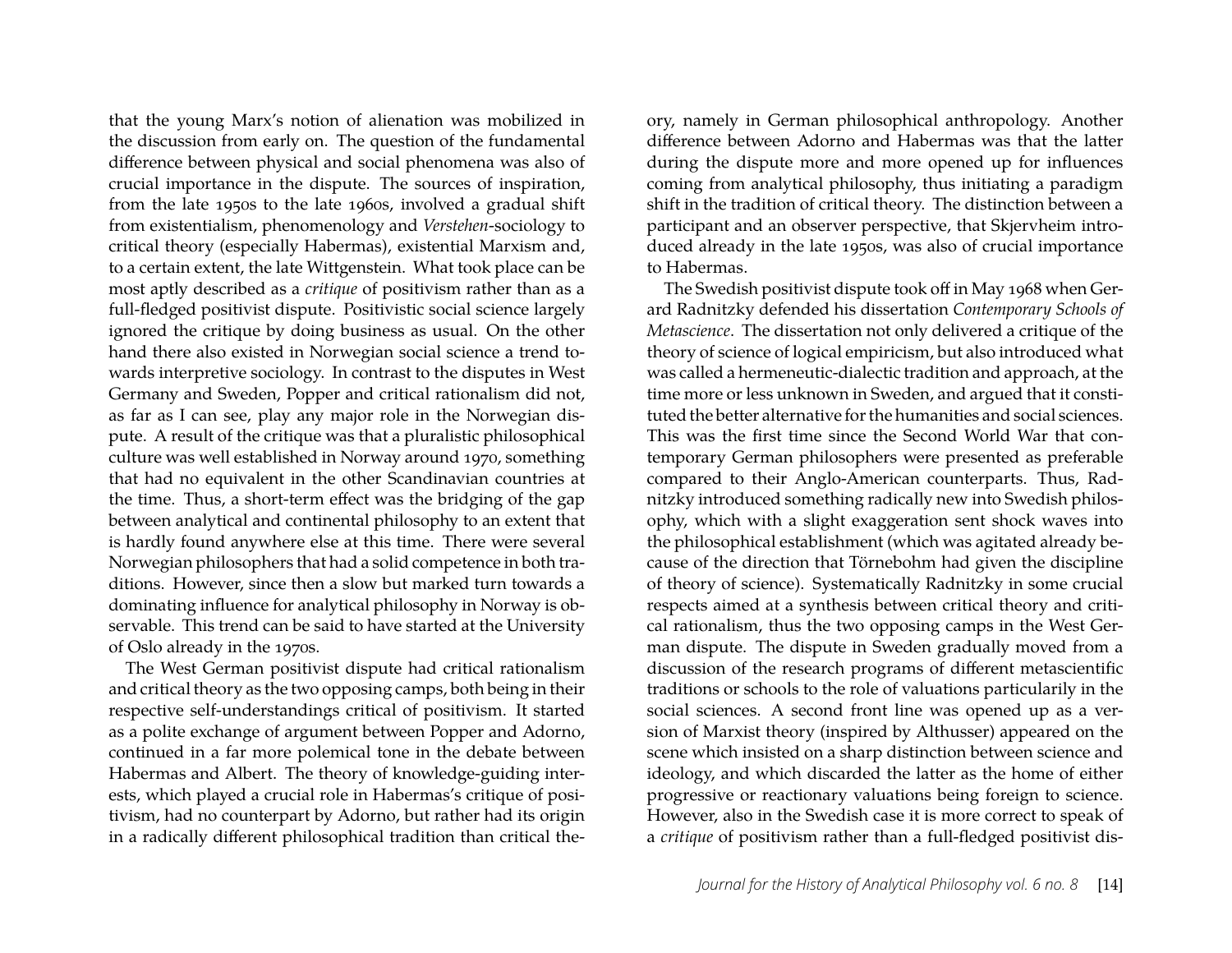pute. Furthermore, the Swedish controversy did not result in the establishment of a pluralistic philosophical culture, but rather in a still present sharp divide between analytical and continental philosophy, with the latter being mainly represented outside the philosophy departments.

A characteristic of both the Norwegian and the Swedish disputes was that they were initiated by scholars who politically did not really belong to the New Left. Skjervheim and Radnitzky became involved in the radical movement of the 1960s mainly because they introduced and discussed authors and currents of thought that were attractive to the leftist radicals in their critique of the establishment at the university and in society at large.

An interesting difference between Norway and Sweden is that whereas the Norwegian critics of positivism were all firmly anchored in Norwegian culture, three of the most profiled critics in Sweden—Radnitzky, Israel and Elzinga—were neither born nor grew up in the country. However, both Radnitzky and Israel did their whole higher education in Sweden. Elzinga had begun studies in Canada and Great Britain before moving to Sweden, but took his degrees in the latter country. It is difficult to say if this background played a role for their oppositional stance. Perhaps they experienced the clash with the Swedish consensus culture stronger because of their positions as partly outsiders.

The West German positivist dispute was a major influence on Radnitzky when embarking on his dissertation project. Another important influence was the personal contact with Apel established in the mid-1960s. The Norwegian dispute, on the other hand, does not seem to have played any major role for Radnitzky. Skjervheim is, for example, only mentioned once in the second volume of the dissertation (Radnitzky 1968b, 53). Radnitzky's dissertation, for its part, was noticed and referred to in Norway almost immediately after its publication, but it did not, to my knowledge, have any significant impact on the course of the Norwegian dispute. Later when Føllesdal criticized the critique of positivism in the mid-1970s, his major example of a

superficial and misguided critique was the article by Fjellström, referred to earlier and originally published in *Häften för kritiska studier*: "Anteckningar om positivismen" (Notes on positivism). Thus, there was a cultural transfer between the two Scandinavian countries going in both directions, but less so than might be expected, given the geographical and cultural closeness of the two nations. The fact that Habermas and the Suhrkamp Verlag seem to have had plans to publish in translation some of the contributions in the Norwegian positivist dispute (see note 8) indicates an international interest. Also Radnitzky's dissertation met an international interest, being reviewed in several journals.

What can be said about the long-term effects of the positivist disputes and the critique of positivism in the 1960s and 1970s? To pose this question is to introduce a new and complex research question. What I can do here is only to round off by presenting some tentative reflections on this issue.

The critique of positivism meant that the classical ideals of scientific objectivity and value neutrality in science came under pressure. Thus, a long-term effect of the critique may have been to pave the way for an anti-objectivism and a radical constructivism in the humanities and the social sciences. Furthermore, the critique also paved the way for a rejection of the very possibility of a God's eye view in favour of necessarily situated knowledge, being both partial and partisan, i.e., for various versions of standpoint theory.

Swedish philosophy has until today remained mainly influenced by various strands of analytical philosophy, while continental philosophy has continued to find a place in other academic disciplines such as intellectual history, sociology and litterature. A first break with this tradition occurred with the opening of Södertörn University College in 1996, situated southwest of Stockholm, where the philosophy department from the start in 1999 has had a programmatically continental profile.

In Norway a certain backlash began already in the 1970s and 1980s. This meant that the pluralistic philosophical climate and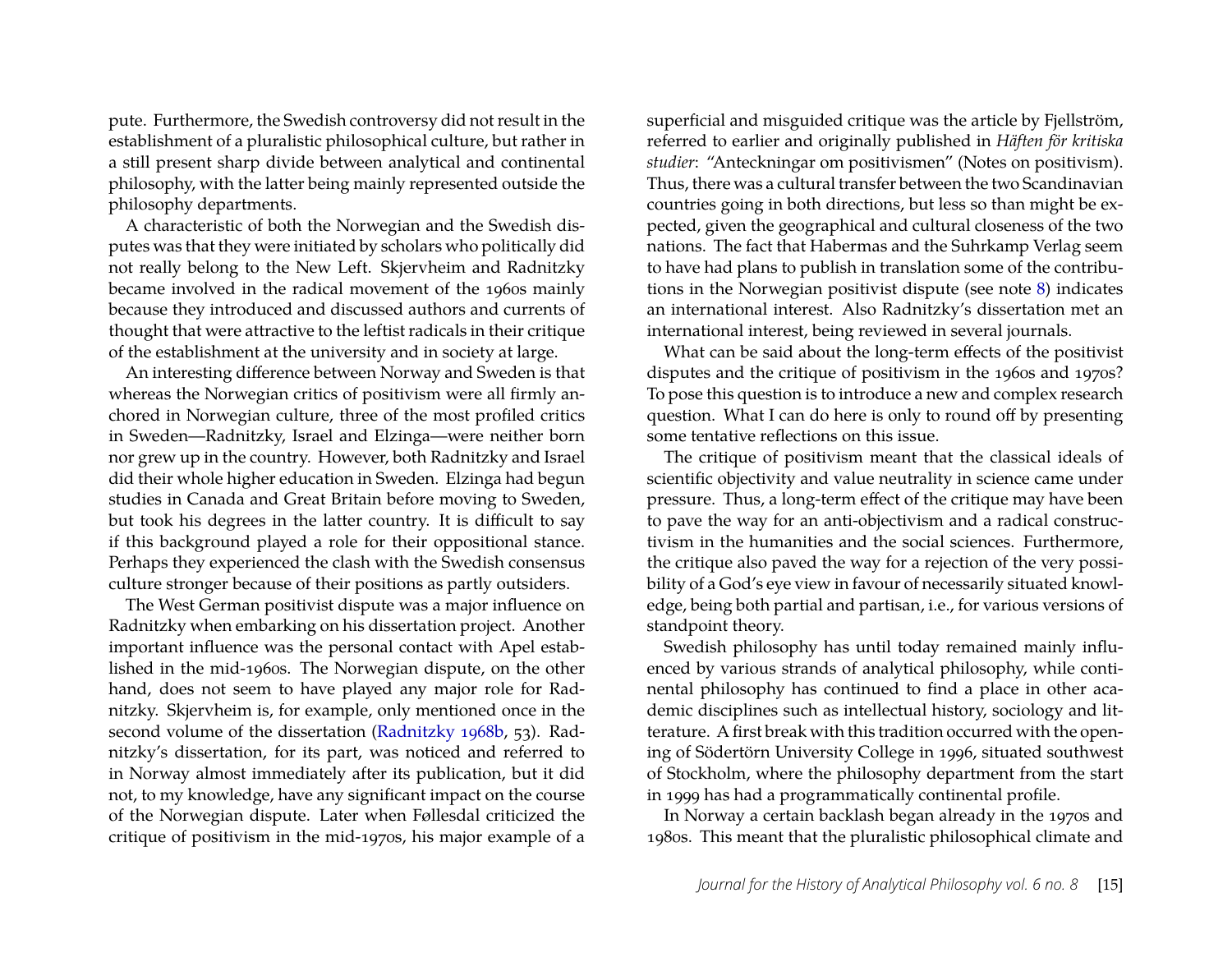the bridging of the divide between analytical and continental philosophy, as two short-term effects of the positivist dispute, soon came and has remained under a certain pressure. Today it seems to be the case that analytical philosophy is once again largely dominating the scene.

Finally, in Germany there is a rather strong tendency among younger philosophers of connecting to contemporary debates within Anglo-American analytical philosophy, rather than to the German philosophical tradition. A few years ago Manfred Frank complained in an article that 'Hegel doesn't live here anymore', arguing that if you want to study German idealistic philosophy from Kant to Hegel you should not go to Germany but to China or Brazil (Frank 2015). But it also seems to be the case that the analytical philosophy being done in Germany has difficulties having an impact on Anglo-American philosophy, and thus in a sense remains provincial.

Alluding to Nietzsche one can ask about the utility and disadvantage of the positivist disputes in the 1960s. Insofar as they contributed to the concept of positivism becoming a synonym for everything that smelled establishment or simply happened to be what one disliked, the consequences were mainly negative. On the other hand, insofar as they problematized some positions within philosophy and the social sciences that tended to be taken for granted, the consequences were positive. The *critique* of positivism in Norway and Sweden showed that there are other ways of doing philosophy and social science. Thus, it contributed to an important widening of the intellectual horizon, an achievement which, however, cannot be taken for granted but must be reconquered over and over again. Furthermore, the positivist disputes were not (only) an internal academic affair, but was also about the cultural role and functions of philosophy, the social sciences and the university in society at large.

#### **Acknowledgements**

I would like to thank my two anonymous reviewers for very relevant comments which helped me to improve on my text. The research for this article has been supported by The Swedish Research Council (VR) and Riksbankens Jubileumsfond (RJ).

**Carl-Göran Heidegren**

Lund University carl-goran.heidegren@soc.lu.se

## **References**

- Adorno, Theodor W., 1976. 'On the Logic of the Social Sciences.' In Adorno et al. (1976), pp. 105–22.
- Adorno, Theodor W., Hans Albert, Ralf Dahrendorf, Jürgen Habermas, Harald Pilot and Karl R. Popper, 1969. *Der Positivismusstreit in der deutschen Soziologie*. Neuwied and Berlin: Luchterhand. Translated into English as Adorno et al. (1976).
- , 1976. *The Positivist Dispute in German Sociology*, translated by G. Adey and D. Frisby. London: Heinemann.
- Akehurst, Thomas, 2010. *The Cultural Politics of Analytical Philosophy: Britishness and the Spectre of Europe*. London and New York: Continuum.
- Albert, Hans, 1976. 'Behind Positivism's Back?' In Adorno et al. (1976), pp. 226–57.
- , 1977. 'Autobiographische Einleitung.' In *Kritische Vernunft und menschliche Praxis*, pp. 5–33. Stuttgart: Reclam.
- Albert, Hans and Karl Popper, 2005. *Briefwechsel 1958–1994*, edited by M. Morgenstern and R. Zimmer. Frankfurt am Main: Fischer Taschenbuch Verlag.
- Allwood, Carl Martin and Jan Bärmark, 1994. 'Håkan Törnebohm. Problemutveckling hos en forskare i vetenskapsteori.' *VEST* 2: 59–94.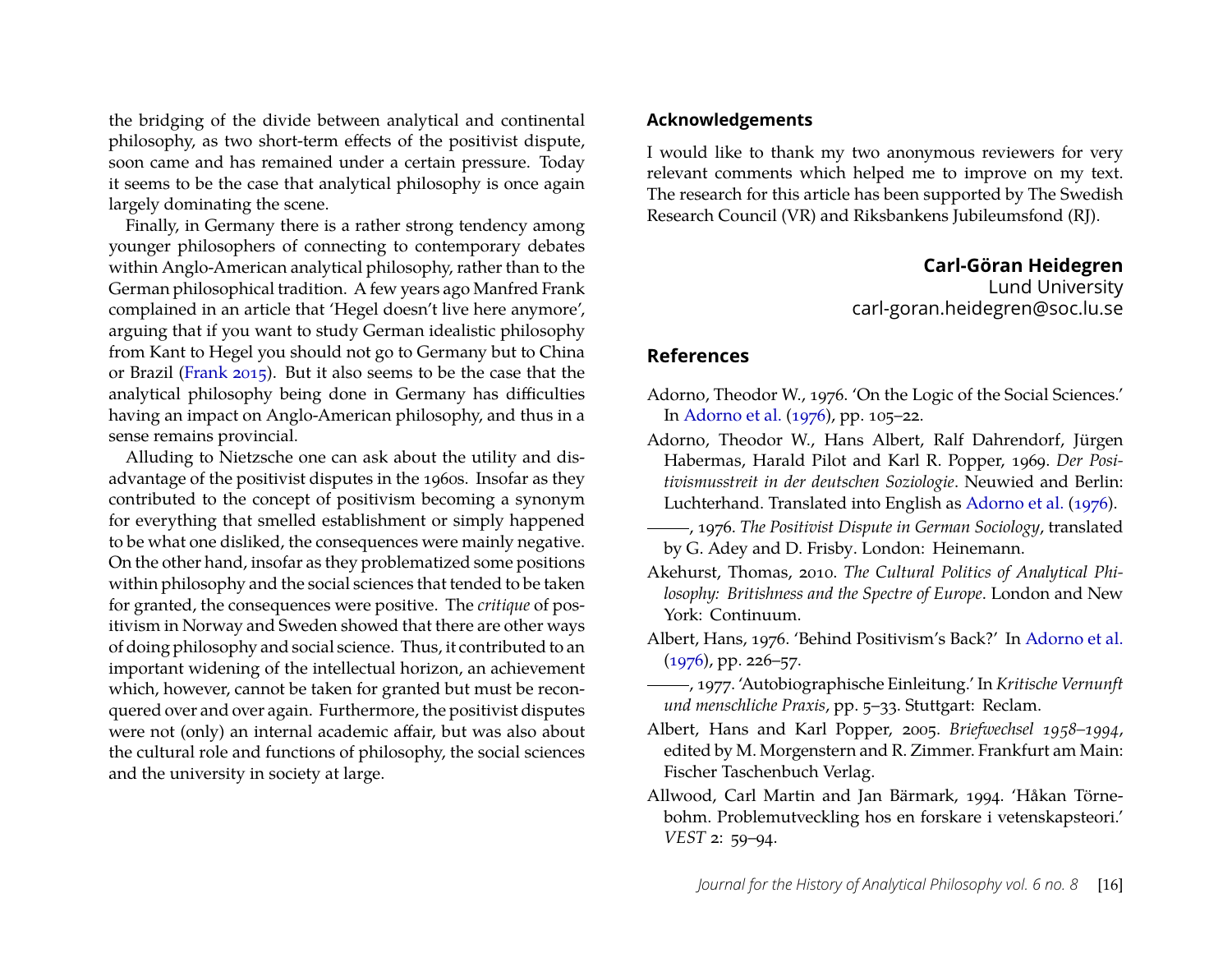- Aubert, Vilhelm, 1969. 'Svar. Norsk samfunnsforskning foran 1970-årene. En enquete.' *Tidskrift for samfunnsforskning* 10: 57– 60.
- Bergström, Lars, 1972. *Objektivitet. En undersökning av innebörden, möjligheten och önskvärdheten av objektivitet i samhällsvetenskapen*. Stockholm: Prisma.
- Christiansen, Per Fredrik and Helge Vold, eds., 1969. *Kampen om universitetet. Boken fra filosofistudentenes aksjonsuke*. Oslo: Pax Forlag.
- Dahms, Hans-Joachim, 1994. *Positivismusstreit. Die Auseinandersetzungen der Frankfurter Schule mit dem logischen Positivismus, dem amerikanischen Pragmatismus und dem kritischen Rationalismus*. Frankfurt am Main: Suhrkamp.
- Dahrendorf, Ralf, 1976. 'Remarks on the Discussion.' In Adorno et al. (1976), pp. 123–30.
- Demirovic, Alex, 1999. *Der nonkonformistische Intellektuelle. Die Entwicklung der Kritischen Theorie zur Frankfurter Schule*. Frankfurt am Main: Suhrkamp.
- Ekelund, Alexander, 2017. *Kampen om vetenskapen. Om politisk och vetenskaplig formering under den svenska vänsterradikaliseringens era*. Gothenburg: Daidalos.
- Elzinga, Aant, 1968. 'Habermas och den kritiska vetenskapen.' *Zenit* 4: 79–80.
- Elzinga, Aant and Gerard Radnitzky, 1968a. 'Anglosaxisk kontra kontinental vetenskapssyn.' *Häften för kritiska studier* 1–2: 37– 47, 68.
- , 1968b. 'Om intolerans och forskningens frihet.' *Häften för kritiska studier* 1–2: 57–59.
- Fjellström, Roger, 1968a. 'Ledare.' *Häften för kritiska studier* 1–2:  $1 - 2$ .
- , 1968b. 'Ledare.' *Häften för kritiska studier* 3: 1–2.
- , 1969. 'Anteckningar om positivismen.' *Häften för kritiska studier* 2–3: 26–38.
- Føllesdal, Dagfinn, 1977. 'Den moderne positivisme og dens kritikere.' In *Livsåskådningsforskning*, pp. 93–133. Stockholm: Almqvist & Wiksell.
- Frank, Manfred, 2015. 'Hegel wohnt hier nicht mehr.' *Frankfurter Allgemeine Zeitung* supplement, 24 September 2015.
- Frisby, David, 1976. 'Introduction to the English Translation.' In Adorno et al. (1976), pp. ix–xliv.
- Giddens, Anthony, 1974. 'Preface.' In *Positivism and Sociology*, edited by A. Giddens, pp. ix–x. London: Heinemann.
- Gjefsen, Truls, 2011. *Arne Næss. Et liv*. Trondheim: Cappelen Damm.
- Habermas, Jürgen, 1976. 'A Positivistically Bisected Rationalism.' In Adorno et al. (1976), pp. 198–225.
- , 2002. *The Theory of Communicative Action*, vol. 1, *Reason and the Rationalization of Society*. Boston: Beacon Press.
- Hermerén, Göran, 1972. *Värdering och objektivitet*. Lund: Studentlitteratur.
- Honneth, Axel, 1989. *Kritik der Macht. Reflexionsstufen einer kritischen Gesellschaftstheorie*. Frankfurt am Main: Suhrkamp.
- Johannessen, Kjell S., Rolf Larsen and Knut Olav Åmås, eds., 1994. *Wittgenstein and Norway*. Oslo: Solum Forlag.

Johansson, Ingvar, 1993. 'Vad betydde maj 1968 för svensk filosofi?' *Tvärsnitt* 15: 70–73.

- Löfgren, Åke, 1969. 'Några kommentarer till Göran Therborn.' *Häften för kritiska studier* 6: 39–44.
- Manninen, Juhan and Friedrich Stadler, eds., 2010. *The Vienna Circle in the Nordic Countries: Networks and Transformation of Logical Empiricism*. Dordrecht: Springer.
- Mele, Vincenzo, ed., 2015. *What is Living and what is Dead in The Positivist Dispute? Fifty Years Later. A Debate.* Special issue. *Journal of Classical Sociology* 15: 99–230.